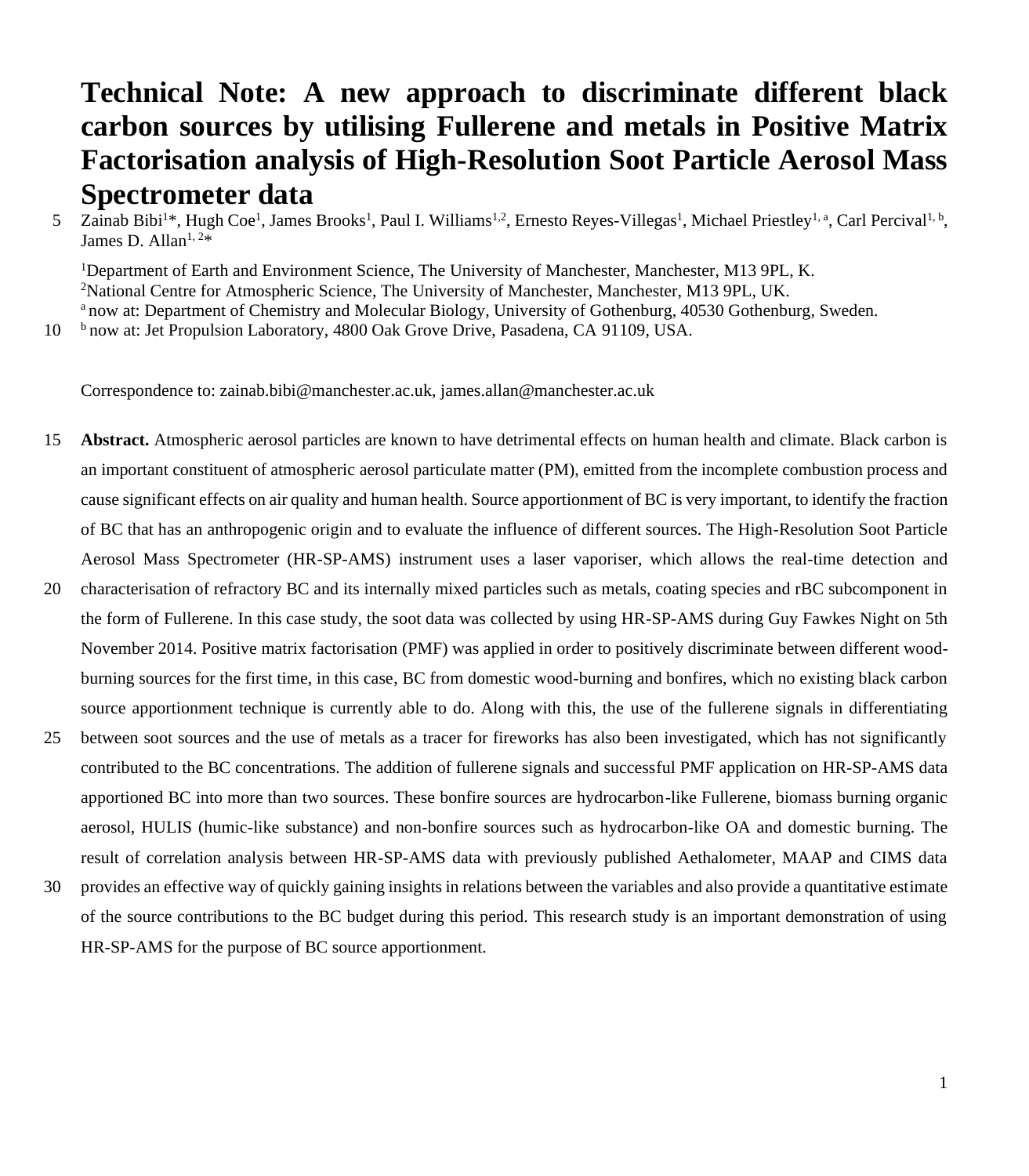# **1 Introduction**

- 35 Aerosol particles in the atmosphere are known to have very harmful effects on the air quality, human health and climate (Highwood and Kinnersley, 2006). One of the most important components of atmospheric aerosol particles is Black Carbon (BC), i.e. soot, which has extremely detrimental impacts on the human health and air quality (Janssen and Joint, 2012). BC's main emission source is through the incomplete combustion of fossil fuel and biomass, involving transportation, open biomass burning, power generation sources, and residential heating sources (Bond et al., 2011; Cooke et al., 1999; US EPA, 2012). In
- 40 the atmosphere, BC can be mixed with organic and inorganic aerosol species, either at the point of emission or gas-to-particle conversion processes in the atmosphere.

As well as harmful impacts on human health, BC can also absorb cancer-inducing pollutants such as volatile organic compounds (VOCs) and polycyclic aromatic hydrocarbons (PAHs) due to its carbonaceous nature and large surface area. As a result of its smaller size, can be deposited in weasands and lungs, leading to severe health problems (Cao et al., 2012; Dachs

45 and Eisenreich, 2000). According to hypothesised mechanisms, the ultrafine BC is the cause of abnormal cardiovascular functions and endothelial senescence at the molecular level (Buchner et al, 2013). Along with being harmful on human health, it also affects the visibility, reduces agricultural productivity, harms ecosystems and exacerbates global warming (Grahame and Schlesinger, 2010).

Most BC sources are of anthropogenic origin, but source apportionment is important to establish which specific sources are

- 50 responsible. There are multiple measurement techniques available for this purpose but are subject to considerable uncertainties (Martinsson et al, 2014). Different techniques have been used for the source apportionment of BC. One of the most widely used techniques is the multiwavelength Aethalometer, which was first described by Hansen et al, (1984). Later Sandradewi et al (2008) described how Aethalometer can be used to apportion different sources of light-absorbing aerosols such as woodburning, which in contrast to traffic emissions, absorbs additional light in the UV region, over what would be expected in the
- 55 near-infrared region. Another source apportionment method is to measure the radiocarbon (14C) content (Hellborg et al., 2003). This method has not been used widely because it requires very specialist equipment (Barescut et al., 2005). Positive Matrix Factorisation can in principle, identify multiple categories of soot; however, it needs a large data set and relevant chemical data of several species. Advancements in different measurement techniques has been deployed by the addition of Soot Particle Aerosol Mass Spectrometer (SP-AMS) for the online ambient measurements of refractory black
- 60 carbon (rBC) (Onasch et al., 2012). In general, the SP-AMS can be operated with the both laser and tungsten vaporiser or with only laser vaporiser.

The current study aims to develop the source apportionment tool, which will subsequently improve our understanding of sources of atmospheric soot. For this purpose, Bonfire night 2014 in Manchester was taken as a case study because it is known that there were at least three sources of BC (traffic, domestic wood-burning, bonfires and potentially fireworks) and weather

65 conditions that night favoured the high concentrations of primary emissions. This event has been described in previous studies (Liu et al, 2017: Priestley et al, 2018a; Reyes et al, 2018). In this study, the HR-SP-AMS used was not the same as the C-ToF-

2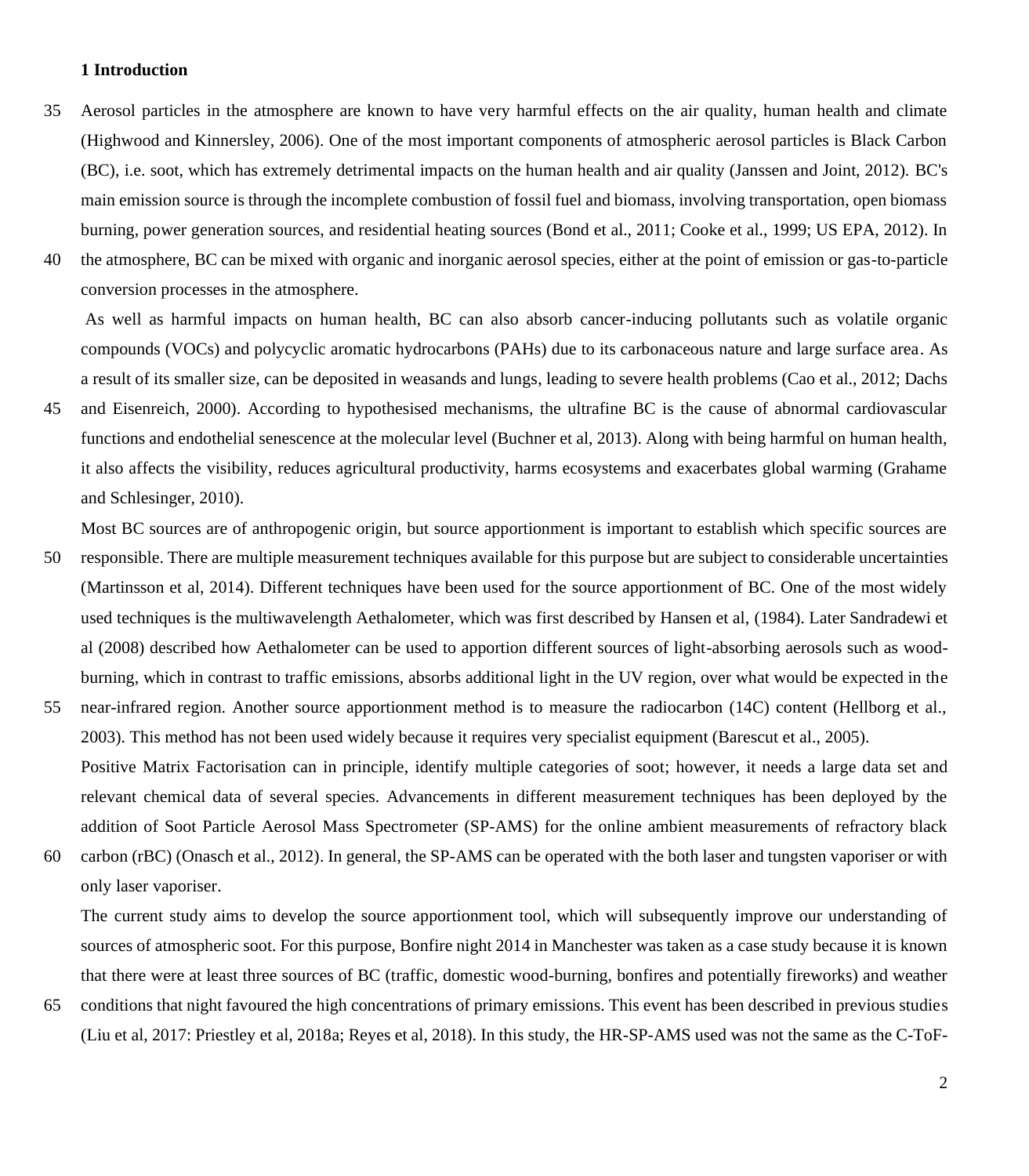AMS (Compact Time-of-Flight Aerosol Mass Spectrometer) described in Reyes et al., (2018). The HR-SP-AMS was operated under an intracavity, CW laser vaporiser (with the tungsten vaporiser removed), which vaporises the refractory BC (rBC) and its associated non-refractory particulate species along with metal nanoparticles (Onasch et al., 2012; Carbone et al., 2015).

70 In terms of air quality, it has been recognised that Bonfire night is one of the most polluted days in the UK. Every year, this event is celebrated on 5th November (or on a weekend day near this date) where open fires are lit and fireworks are set off at individual households, as well as large community events. These bonfire activities have a strong flaming segment which roughly start during the evening and lasts for up to 2 hours. The fires after flaming are not refuelled, therefore leading to an extended phase of smouldering as the fires are left to completely burn and die down (Dyke et al.,1997; Mari et al., 2010;

75 Pongpiachan et al., 2015).

Different research case studies have previously been published about the Bonfire night around the UK. For example, Clark (1997) studied the  $PM_{10}$  concentrations emitted during the Bonfire night event in different parts of UK. In Oxford, dioxins measurements in the ambient air were conducted by Dyke et al (1997). Colbeck and Chung (1996) targeted the particle size distribution. The polycyclic aromatic hydrocarbons (PAHs) were measured in Lancaster (Farrar et al., 2004), while in 2018,

- 80 Reyes et al (2018), studied insights into nitrate chemistry during the bonfire night by applying the chemical ionisation mass spectrometry measurements and aerosol mass spectrometry simultaneously. Observations of the Nitro-compounds including nitrate, amide and isocyanate were studied during the bonfire night in Manchester (Priestley et al., 2018a). In previous studies, specifically during the bonfire event and general aerosol measurements, several different source apportionment techniques have been performed. Aethalometer AE31 model was performed to do the source apportionment analysis and successfully
- 85 apportion the rBC into BC from wood-burning and BC from the traffic emissions (Reyes et. al., 2018). During the same study, Multilinear Engine-2 and PMF tools were also used over the AMS data through the source apportionment interface (SoFi version 4.8 as presented by (Canonaco et al., 2013) in order to find the organic aerosol sources according to proposed strategies by Reyes et al., (2016) and recommendations made by Crippa et al. (2014). Liu et al., (2019) also studied the BC sources from wood-burning and diesel traffic emissions using an SP2 to examine the BC particles' mixing state and optical properties.
- 90 In order to test the ability of HR-SP-AMS to apportion rBC (with multiple BC types) the data was collected during bonfire night from  $29<sup>th</sup>$  Oct-11<sup>th</sup> Nov 2014 at the University of Manchester. As a result of strong meteorological conditions, very high and mixed concentrations of pollutants were observed. Traditionally the PMF tool is applied to conventional AMS data (as with Reyes et al., 2018) but the objective of this study is to demonstrate a new way to source apportion black carbon based on highly time resolved mass spectrometric composition data of the population of particles that contain black carbon and uses
- 95 information on the composition of black carbon and information on internally mixed Fullerene and condensed material. Fullerene are a class of exclusively high molecular weight carbon clusters (C60 and C70 etc.) having a unique hollow cagelike structure. which were discovered by Kroto et al., (1985) for the first time. They were identified as ionised particles in lowpressure fuel rich flat premixed acetylene and benzene–oxygen flames by molecular-beam sampling combined with mass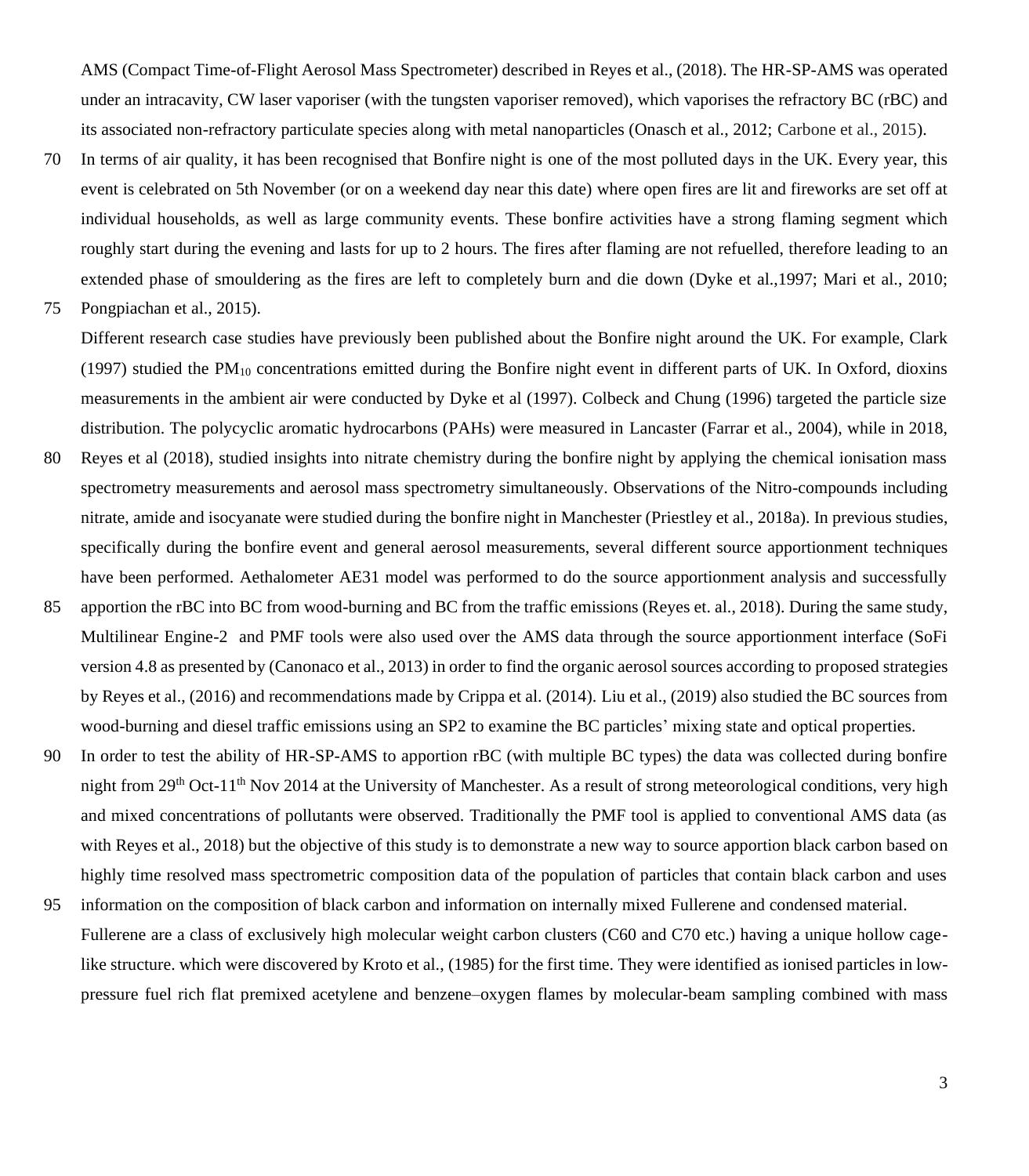spectrometer analysis (Gerhardt, Loffler and Homann, 1988). These have been reported previously in HR-SP-AMS data but

100 whether they are formed in the flame or during the vaporisation process is not clear (Fortner et al., 2012).

# **2 Methodology**

## **2.1 Sampling site overview**

Measurements were conducted at the South Campus University of Manchester (53.467°N, 2.232°W) before, during and after the bonfire night event on 5th November as described in the previous publications (Liu et al., 2017; Reyes et al., 2018). The 105 sampling station is surrounded by the nine public parks. Different instruments were set up for the online measurement of ambient aerosols and gases. A Compact Time-of-Flight Aerosol Mass Spectrometer (cTOF-AMS) was used to measure all PM1 components as described by Reyes et al., 2018. A Time-of-Flight Chemical Ionisation Mass Spectrometer (ToF-CIMS) was used to measure the gas phase concentrations of aerosols (Priestley et al., 2018b). BC source apportionment was performed by using Aethalometer AE31 which measured the absorption of light at seven different wavelengths (Reyes et al., 2018) while

110 a MAAP was used to measure the concentrations of BC emitted during the bonfire event and inform the corrections needed to process the AE31 data (Collaud Cohen et al, 2010).

## **2.2 Instrument Overview:**

In this case study, the High-Resolution Soot Particle Aerosol Mass Spectrometer (HR-SP-AMS) was used, which is a combination of Single Particle Soot Photometer (SP2) and High-Resolution Time-of-Flight Aerosol Mass Spectrometer (HR-115 ToF-AMS). Based on the design used in SP2, the SPAMS is equipped with an intracavity laser vaporiser Nd: YAG (1064 nm), that heats up and vaporise both core and coating particles, which was collected before, during and after the Bonfire night event in UK, concurrent with the previous measurements. In order to vaporise the refractory particles types that are not detected by the standard AMS, the new vaporiser is designed, to detect the vaporised species through electron ionisation for the generation of chemical ion, thus keeping the vaporisation and ionisation steps separate. The intracavity laser vaporiser allows AMS to 120 characterising the refractory chemical components of ambient aerosol species (organics and inorganics), particularly, including light absorbing refractory Black Carbon (rBC) particles (Onasch et al., 2012; 2015).A catalytic stripper was also attached to the aerosol sampling lines, which switched between catalytic stripper and direct measurements after every 30 minutes (Liu et al., 2017). In our case, the results have been analysed by using the direct measurements only. During the experiment, a measurement of the ionisation efficiency was not obtained owing to technical difficulties associated with generating a suitable

125 test aerosol, however, this only affects absolution quantification and not the ability of the instrument to apportion fractions of the signal, which is the subject of investigation here. Therefore, this dataset should still serve as a technical proof-of-concept for factorisation. The HR-SP-AMS data were analysed using the data analysis toolkit TOF-AMS HR Analysis 1.20O (DeCarlo et al., 2006). The high-resolution feature of toolkit allow the direct separation of most ions from the organic and inorganic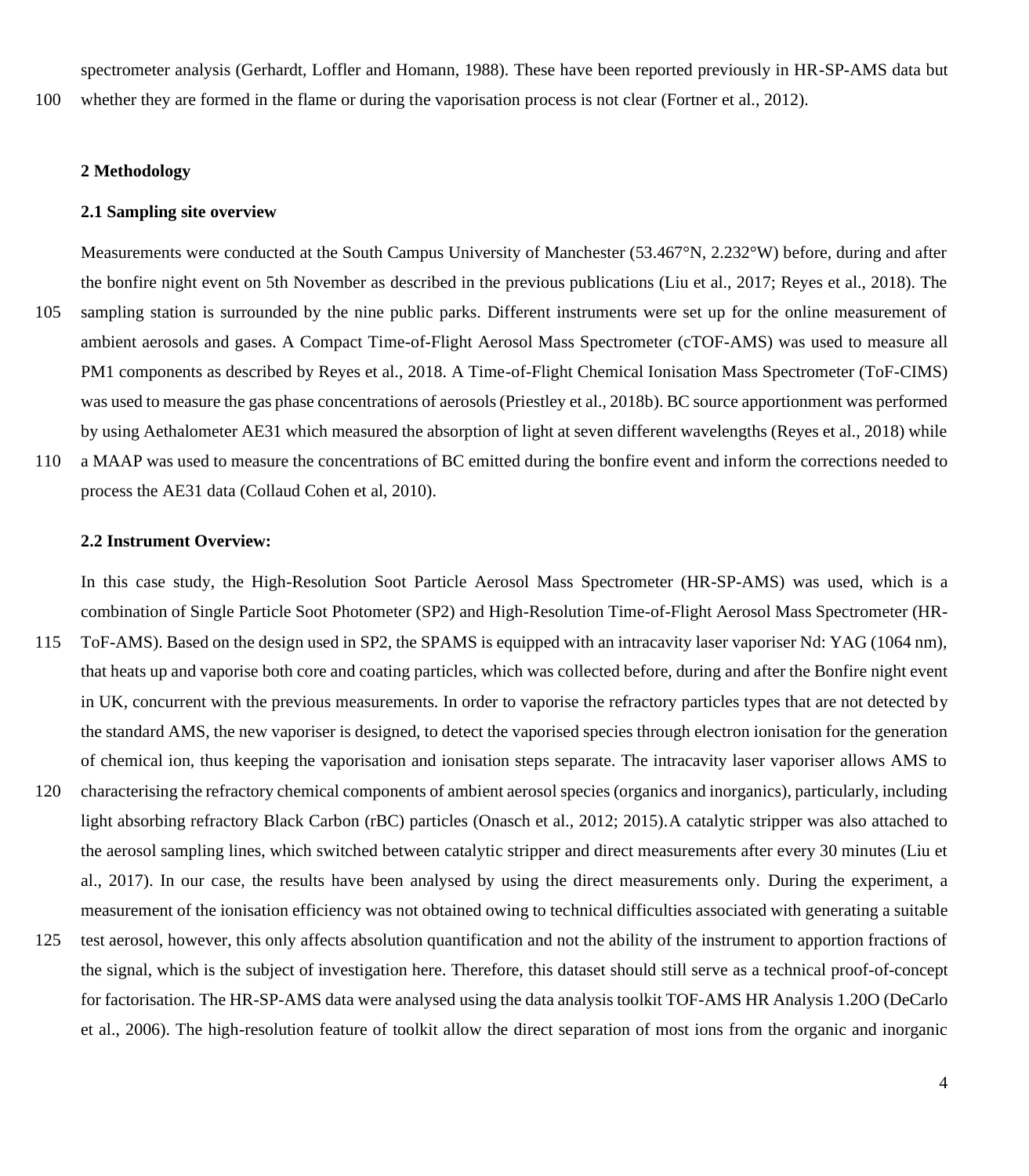species at the same nominal mass by charge ratio, the separation of BC family from its coating species, the direct identification

- 130 of organosulfur and organic nitrogen content and also the quantification of many different types of their organic fragments (isotopes) such as CxHy, CxHyOz, CxHyOzNp (Aiken et al., 2007). This high-resolution analysis on SP-AMS data also detected various metal pollutants such as Iron (Fe), Titanium (Ti), Strontium (Sr) and Caesium (Cs).
- The instrument alternated between three mass spectrometer configurations: The standard 'V' mode, high-resolution 'W' mode (DeCarlo et al., 2006) and an alternative 'V' mode whereby the orthogonal extractor was pulsed every 95 instead of 34 µs. 135 This lower frequency delivered data up to m/z=3200 rather than 380, with the intention of characterising the fullerene signals described by Onasch et al. (2012) at the expense of overall signal-to-noise. The data presented in this paper are a combination of the standard 'V' mode for the lower m/z peaks, processed using the PIKA high resolution analysis tool, and the long pulser period 'V' mode for the fullerene peaks, processed using unit mass resolution (UMR) method. The reason for using UMR method instead of HR was that the peaks in this m/z regime were not sufficiently resolved, due to the m/Δm limit of the mass
- 140 spectrometer. Instead, the UMR method can integrates all the available signals and is therefore more robust. However, the ability to resolve multiple peaks per nominal integer m/z provided useful additional data in the low m/z regime. The 'W' mode data was deemed not to have a sufficient signal-to-noise ratio to contribute to this work.

#### **2.3 Positive Matrix Factorisation**

Positive Matrix Factorization (PMF) is an advanced factor-analysis technique developed by Paatero and Tapper (1994). In the

145 previous researches, PMF has been used extensively to apportion organics with the standard AMS data but not so often to apportion BC from SP-AMS data (Crippa et al., 2012; Saarikoski et al, 2014). In this research study Positive Matrix Factorization (PMF) was applied on HR-SP-AMS data to apportion BC in to more than two sources. PMF assumes that a matrix of data can be explained by a linear combination of "factors" with characteristic profiles and varying temporal contributions (Paatero and Tapper, 1994; Ulbrich et al., 2009). The analysis was conducted using the PMF Evaluation Tool 150 (Ulbrich et al., 2009; Zhang et al., 2011).

Because of the lower signals and the combination of different data retrieval method used for the fullerene signals (UMR rather than HR), greater emphasis had to be placed on these signals. Because UMR was used, we were unable to apply the detailed error model of Corbin et al. (2015), so we took an empirical approach. This was done by applying an additional 'model error' to the error matrix, i.e. an error term proportional to the signal intensity instead of its square root, as per the standard AMS

- 155 error model (Ulbrich et al., 2009; Comero et al, 2009). The model error value was increased from 0 to 0.10 to reflect that the data and uncertainties have a lognormal distribution and to upweight the fullerene signals (Corbin et al., 2015). (see supplement). As well as placing greater emphasis on the smaller fullerene signals, the application of this model error also increased the number of "weak" variables, defined as having SNR below 2 (Paatero and Hopke, 2003; Ulbrich et al., 2009), which were down weighted by a factor of two. No variables were "bad" in the sense of having SNR < 0.2 (Paatero and Hopke,
- 160 2003). Additional details and residual plots are available in the supplementary material.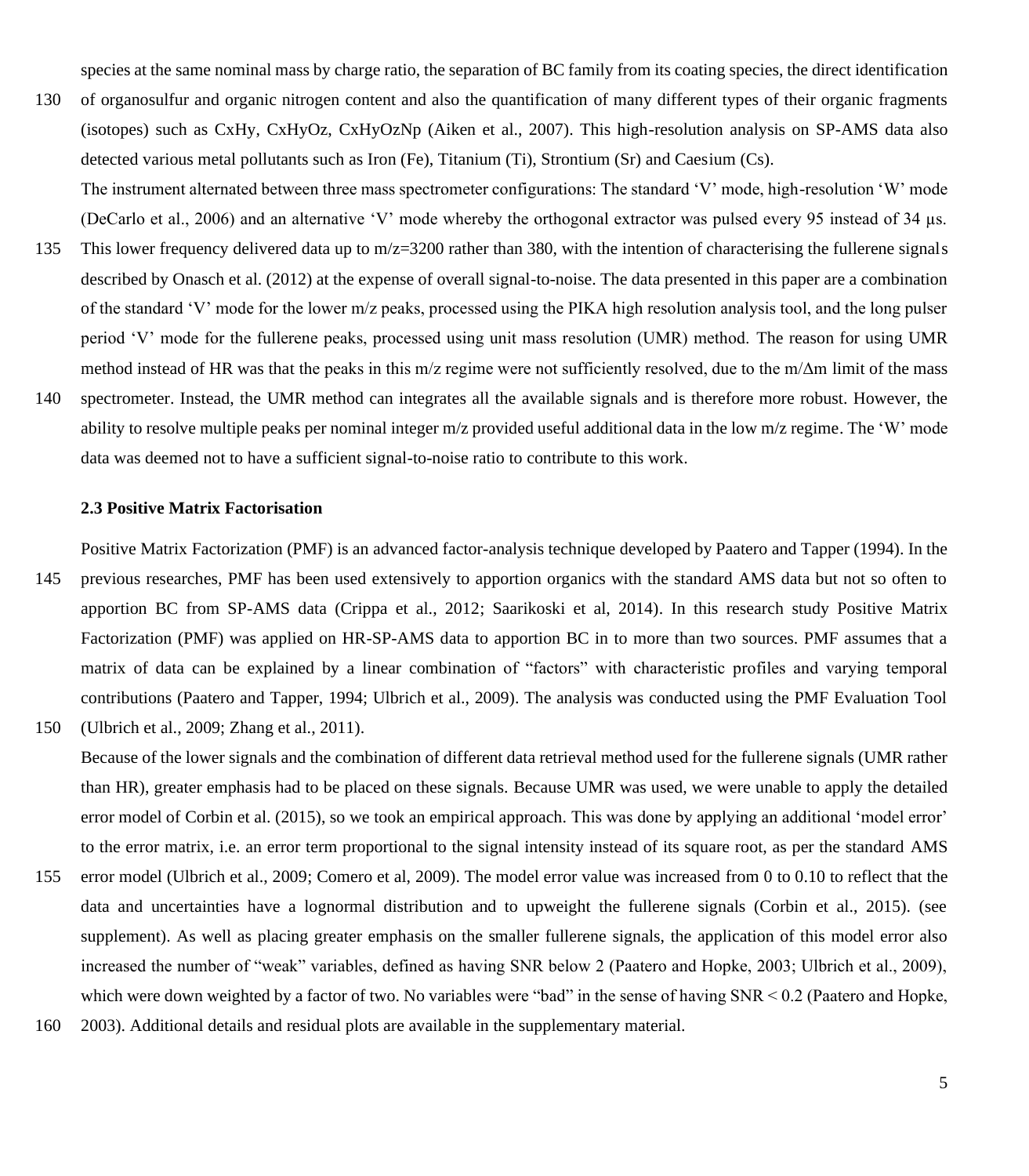# **Results**

# **3.1 Weather measurements and overview of highly polluted time-period:**

The weather data is as presented by Reyes et al, (2018), and results showed quiet stagnant conditions with the low temperature of  $4^{\circ}$ C, high relative humidity of 85% alongside the wind speed of 1.5 m s<sup>-1</sup> and varying wind directions. This type of weather

 condition facilitates the increasing amount of pollution in the atmosphere. During the periodic stagnation weather phenomenon, the very high concentrations of BC was also observed with the signal of  $3400 \text{ s}^{-1}$  during the bonfire event at 10:20 pm as compared to  $(100 \text{ s}^{-1} - 500 \text{ s}^{-1})$  before Bonfire and  $250 \text{ s}^{-1} - 300 \text{ s}^{-1}$  after bonfire night) fig 1. The time-period of the bonfire night when the pollutants were very high is called as high pollutant concentration time-period.



**Figure 1: Meteorological measurements Relative humidity (RH), Temperature, Wind direction (WD) and Wind speed (WS) along with the time series of BC and Strontium (Sr), a firework tracer emitted during the bonfire night.**

**3.2 Time Series of different variables concentrations observed during the BF event:**

# **3.2.1 Firework burning tracer:**

To attempt to identify a unique tracer for fireworks, the HR-SP-AMS data was analysed for metals. Reyes et al., (2018) concluded that fireworks were not a major factor in the overall mass concentrations but could not directly support this assertion with the data available. However, HR-SP-AMS can potentially offer insight through its ability to detect metals. Fireworks release several pollutants such as manganese, cadmium, strontium, aluminium, and other suspended particles, carbon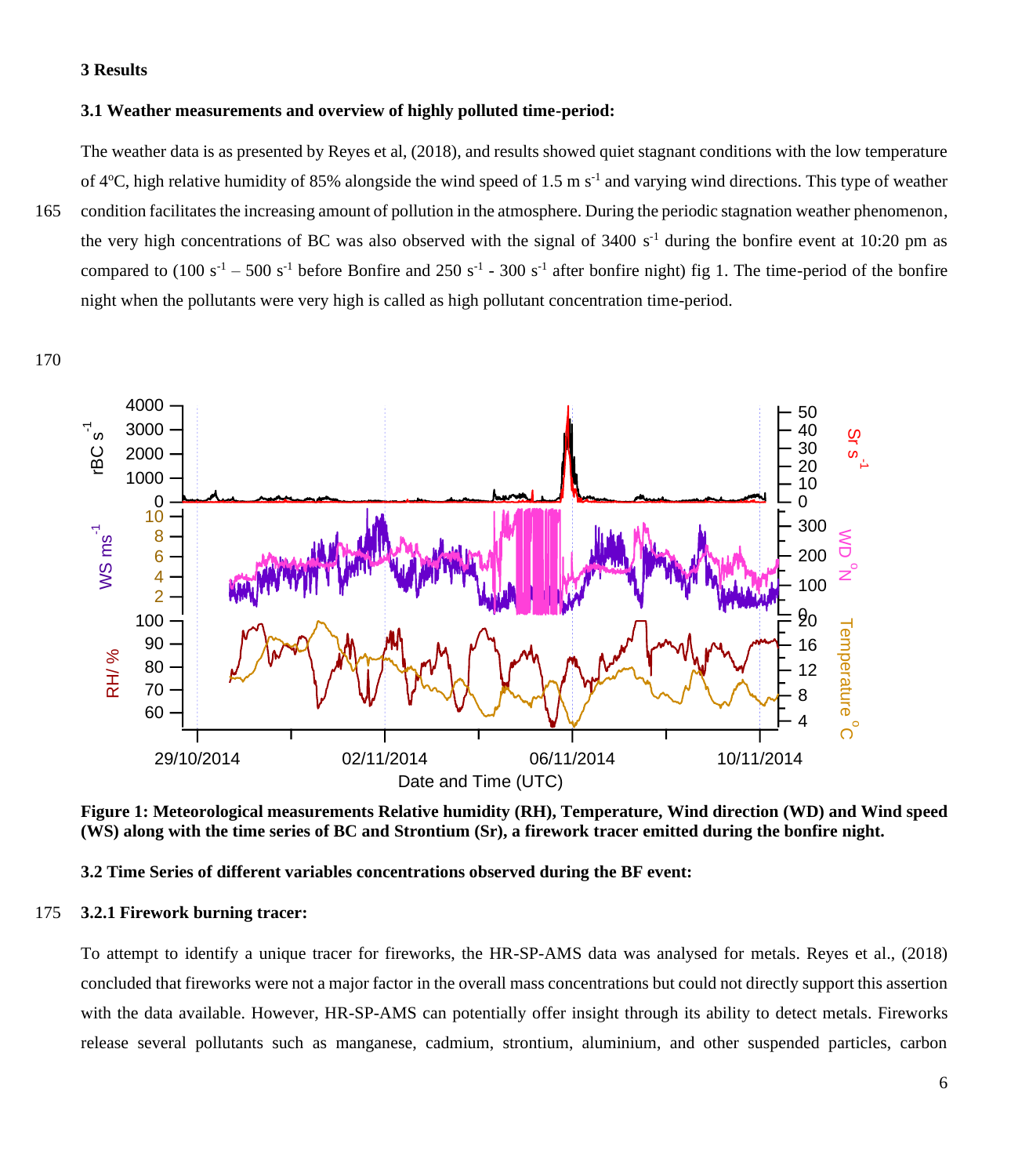180 monoxide, carbon dioxide and sulphur dioxide etc. (Lemieux et al., 2004; Shi et al., 2011). These metal compounds are in the form of metal salts such as potassium chlorates, perchlorates, strontium nitrates, potassium nitrates, barium nitrates, sodium oxalate, manganese, sulphur, iron, aluminium etc. These metals are mainly used to give different bright colours; for example, Sr can be used for giving red colour to the fireworks (Mclain, 1980). During the analysis, different metal peaks, such as Iron (Fe), Strontium (Sr), Caesium (Cs) and Titanium (Ti), that could be associated with the fireworks were detected (fig 2a). The 185 Sr was most unambiguously associated with the fireworks due to the fact that there is no other signal present in the atmosphere outside of Bonfire night. Other metals may have other sources, such as mineral or brake dust in the case of iron, may be receiving signal interference from other mass spectral peaks. The highest peak of Sr concentrations i.e. 53.6 s<sup>-1</sup> was detected as compared to the concentrations of Sr, before and after Bonfire event  $(1.6 \text{ s}^{-1} \text{ and } 0.9 \text{ s}^{-1})$ .

#### **3.2.2 HR Time series of BC and its coating species**

- 190 Figure 2b shows that the signals associated with refractory BC (rBC) and its coating species (Org,  $SO_4$ , NO<sub>3</sub>, Chl and NH<sub>4</sub>) were particularly very high during the bonfire night. The HR-time-series of the whole sampling time-period shows that the majority of non-refractory  $PM_{BC}$  signal was mainly organic matter, having very high concentrations, followed by Chl,  $SO<sub>4</sub>$ ,  $NH<sub>4</sub>$  and NO<sub>3</sub>. It has been worth mentioning that the signals of these aerosols were very high during the bonfire night as compared to before and after time period except the NO<sub>3</sub> signal which was  $0.8 \text{ s}^{-1}$  before bonfire event on 30<sup>th</sup> October at 8:30
- 195 am and 1.8  $s^{-1}$  after bonfire night on 7th November at 4:15 pm. The high Chl peak was strongly related with the open fire burning that happened on the Bonfire night. Wood-burning is an important source of chloride in the atmosphere (Lobert et al, 1999). Fireworks can also be a likely source of Chl, because chlorates and perchlorates can provide oxygen for the combustion of fireworks. Also, the high peak of nitrate can be linked with the combustion sources such as wood-burning and biomass burning emissions (Reyes et al. 2018). The concentrations of organic aerosol started increasing at 8:30 pm to 9:00 pm (highest), 200 while concentrations of rBC were increasing after 1:50 hour later.
- 

# **3.2.3 Correlation analysis of rBC with other pollutants**

The HR-SP-AMS data was compared against those of other instruments such as AE31, CIMS, MAAP and AMS presented in the previous studies (Reyes et al, 2018; Priestley et al., 2018a) and a statistically significant correlation (see table S2, S3, S4 in supplementary information) was found between the black carbon measured by three different instruments, i.e. rBC from 205 HR-SP-AMS, eBC from MAAP and eBC and BrC from AE31. The BC measured by AE31 and MAAP was named as eBC (equivalent BC) according to (Petzold et al., 2013) recommendations. Reyes et al., 2018 measured eBCwb and eBCtr at 470 nm and 950 nm with the mass absorption cross-section (MAC) of 31.1  $m^2 g^{-1}$  and 15.4  $m^2 g^{-1}$  while eBC from MAAP was measured at 630 nm with MAC of 6.67  $m^2 g^{-1}$ . A very high concentration of rBC and eBC was measured from all instruments that could detect these. The peak of Brown Carbon (BrC) measured by AE31was also very high during the event night and 210 indicates a wood-burning source (details found at Reyes et al., 2018).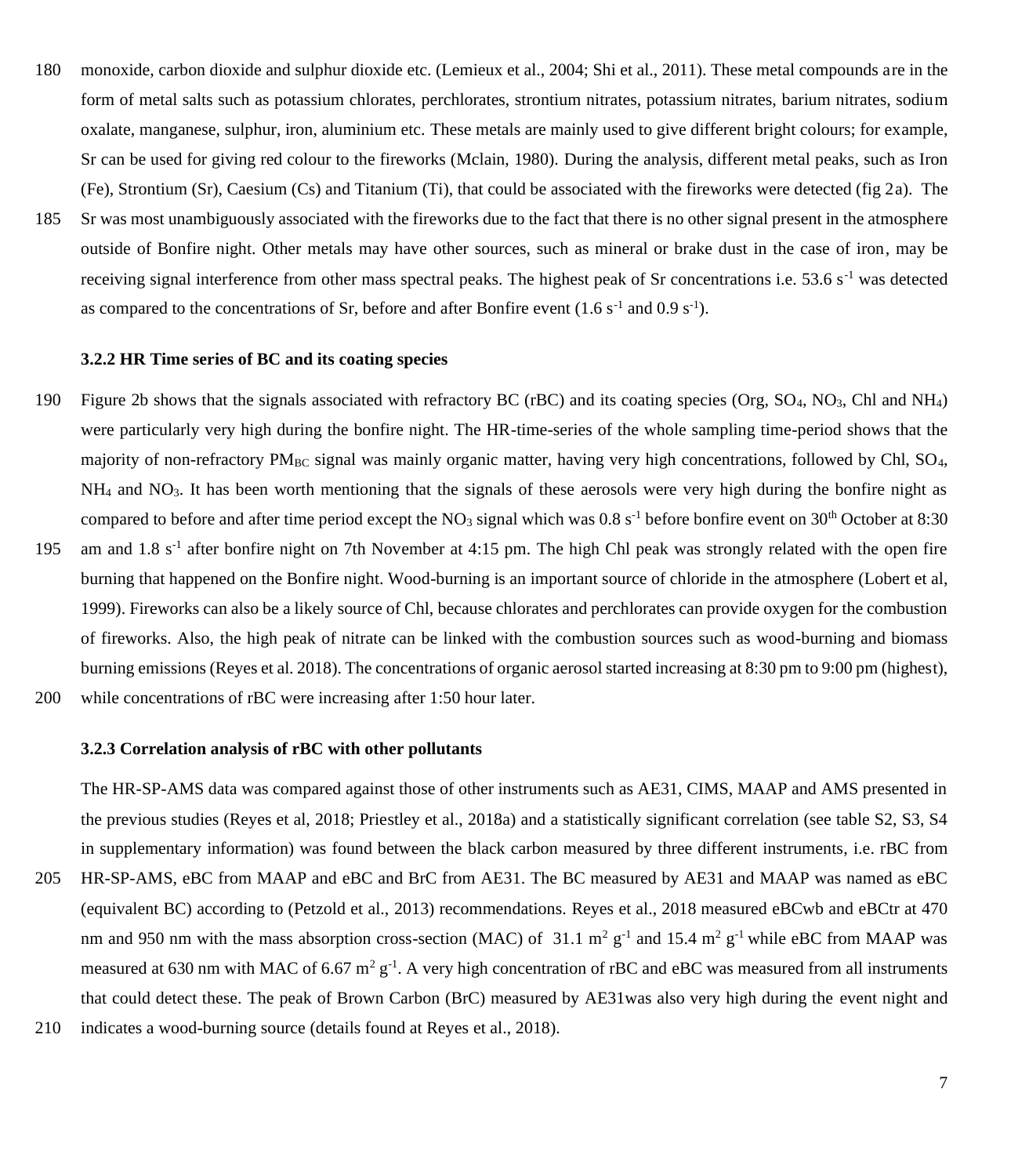Reyes et al., (2018) used AMS to estimate the concentrations of Particulate Organic Oxides of Nitrogen (PONs), i.e. 2.8 µgm−3 Particulate organic oxides of nitrogen (PONs) were estimated using the m/z 46 : 30 ratios from aerosol mass spectrometer (AMS) measurements, according to previously published methods. The study also identified two PON factors into primary PON and secondary PON by applying ME-2 source apportionment on organic aerosol concentrations from different sources

215 after modification of fragmentation table. Figure 2d shows the time-series of rBC, Primary Particulate organic oxide of nitrogen (pPON) and Secondary Particulate organic oxide of nitrogen (sPON). The result in fig 2d showed that the concentration of up to 2.8 μgm−3 for PON was detected which was over the detection range as reported by Bruns et al. (2010). Moreover, BC was also detected with very high signals of  $3400 s<sup>-1</sup>$ . The reason behind this high correlation is that, rBC is a primary pollutant, so it is well correlated with the primary PON as both are directly emitted from the bonfire event. While the correlation of rBC 220 with the sPON is not very good, i.e.  $r^2 = 0.35$ , because the secondary pollutants appeared later.

**a) b)**





**c) d)**





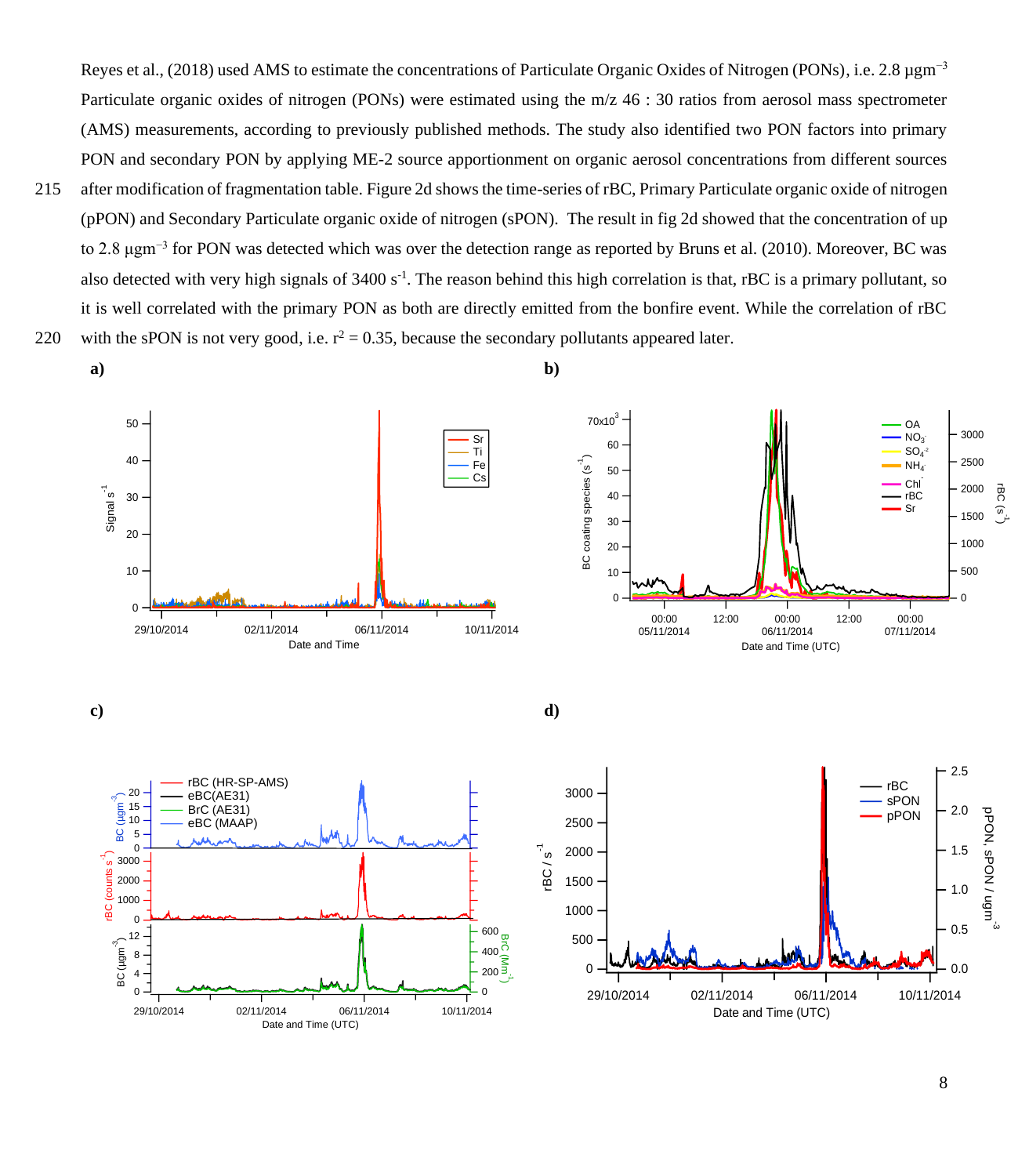**Figure 2. Timeseries of different variables observed during bonfire event. 2a. Time series of various metal pollutant concentrations, 2b. Time series of High Resolution rBC concentrations and its coating species (Organics and Inorganics), 2c. Time series of Black Carbon measured by different instruments i.e HR SP-AMS (rBC), AE31 (eBC and BrC) and MAAP (eBC), 2d. Time series of rBC, primary (pPON) and secondary (sPON) organic nitrate.**

#### **3.3 BC Source apportionment analysis**

# **3.3.1 PMF factorisation result**

Firstly, the factorisation was performed without the inclusion of fullerene signals in the data matrix, in order to explore the factorisation without fullerene data. And the results showed five factors solution (fig S1a and S1b) which are BC and HULIS,

225 SV-OOA, BBOA, Hydrocarbon-like OA and domestic burning. In that case, only two unambiguously bonfire night sources of BC were identified, with a degree of 'mixing' between the bonfire night factor and traffic noted in the HOA factor. Also, the SV-OOA and domestic burning factors also exhibit mixing in their timeseries as well. As such, the factorisation without fullerene signals was judged to be poor.

Later, PMF was performed with the inclusion of Fullerene data and for the selction of optimum number of factors, a

- 230 stepwise approach was used, beginning with a 2-factor model and successively adding factors up to a maximum of six. In our case, five-factors gave the best solution based on the criteria of  $Q/Q_{exp}$  near 1, the squares of scaled residuals' total sum and all the matrix points fitted within their expected error (Paatero et al., 2002). The rotational ambiguity of the five-factors solution was explored by varying the f-peak between -2.0 and  $+2.0$  with fpeak interval of 0.2. Along with that the changes in the fractional contribution of the PMF factors was very small for all the factors, indicating that changing f-peak value over a
- 235 range of 2 and -2, (away from 0) did not affect the overall results of PMF analysis. The solution for fpeak=0 was used for all subsequent work, as also recommended by Paatero et al. (2002).

The results in Fig 3 shows the results obtained after adding the fullerene signals. 5 factors were resolved, that are plotted separately as Bonfire night factors and non-bonfire night factors. Factor 1 (BC and HULIS), Factor 5 (HOA-like Fullerene) and factor 2 (Biomass Burning OA) are the bonfire night factors having very high peaks detected only during the bonfire night

- 240 while factor 4 (Hydrocarbon-Like OA) and factor 3 (domestic wood-burning), are the two non-bonfire night factors, which are behaving completely independently, as their peaks have been observed before, during and after the bonfire night. While there is still activity in HOA associated with the night, this is much reduced compared to the PMF without Fullerene included, giving confidence that this resolved the traffic source more successfully. The domestic burning source can be related to activities such as household wood combustion.
- 245 In order to test whether any of the factors could be associated with fireworks, PMF analysis was also performed to force the inclusion of Sr in the factorisation. For this purpose, the Sr concentrations were upweighted by multiplying the total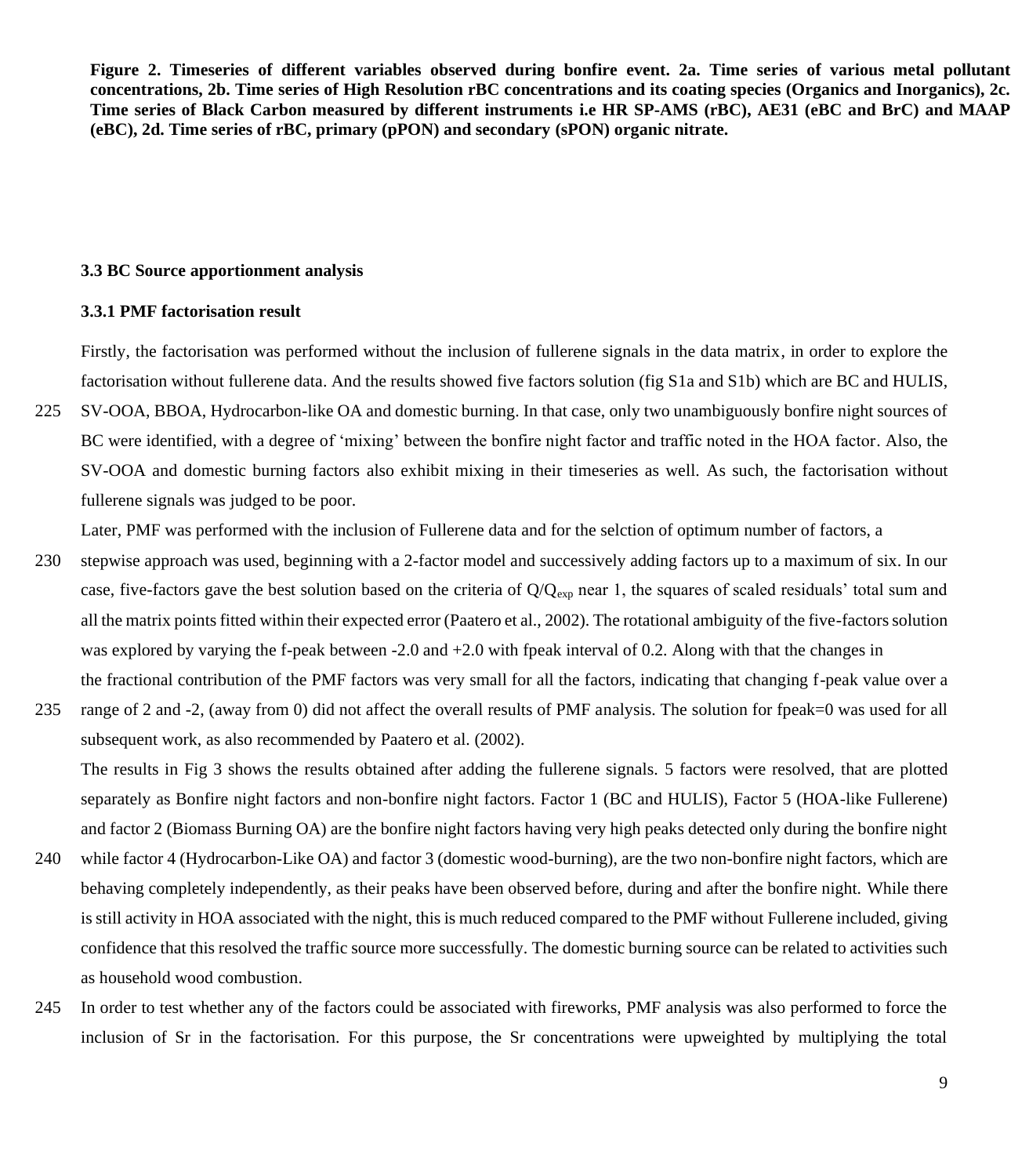concentrations of Sr (but not the associated error) by 10, 100 and 1000, but despite this, a factor containing Sr was not found. This implies that none of the HR-SP-AMS factors could be associated with fireworks.



250 **Figure 3: The time series of (a) non-Bonfire night factors and (b) bonfire night factors obtained by PMF analysis of the HR-SP-AMS data.** 

Fig 4 shows the profile concentrations and mass spectra of five different factors. Three of them (BC and HULIS, biomass burning OA and Fullerene) are directly linked with the bonfire night while HULIS and other two (domestic burning and traffic emissions) are referred to as non-bonfire night sources. HULIS is a class of organic molecules that can be formed by 255 photochemical oxidation and oligomerisation of volatile organic compounds in the atmosphere (Aiken et al., 1985; Hoffer et al., 2004) and biomass burning (Lin et al., 2010), with a characteristic peak at  $m/z$  44 (McFiggans et al. 2005). Potential origins of HULIS in the atmosphere are diverse, including (primary) biomass burning (Graber and Rudich, 2006; McFiggans et al, 2005; Mukai and Ambe, 1986; Zappoli et al., 1999; Graham et al., 2002; Mayol-Bracero et al., 2002), terrestrial (Simoneit, 1980) and marine sources (Cini et al., 1994; Cini et al., 1996; Calace et al., 2001; Cavalli et al., 2004), , and secondary organic 260 aerosol formation (condensation, reaction, oligomerisation, etc.) (Gelencser et al., 2002; Jang et al., 2002; Jang et al., 2003; Tolocka et al., 2004; Hung et al., 2005). Moreover, HULIS as an atmospheric aerosol has already been reported in previous literature (Decesari et al., 2000, 2007). Along with this the work of Havers et al. (1998), wherein the term HULIS was coined. Examining a standard reference air dust as well as airborne particulate matter, Havers et al. (1998) attributed 10% or more of aerosol organic carbon to macromolecular substances HULIS similar to humic and fulvic acids.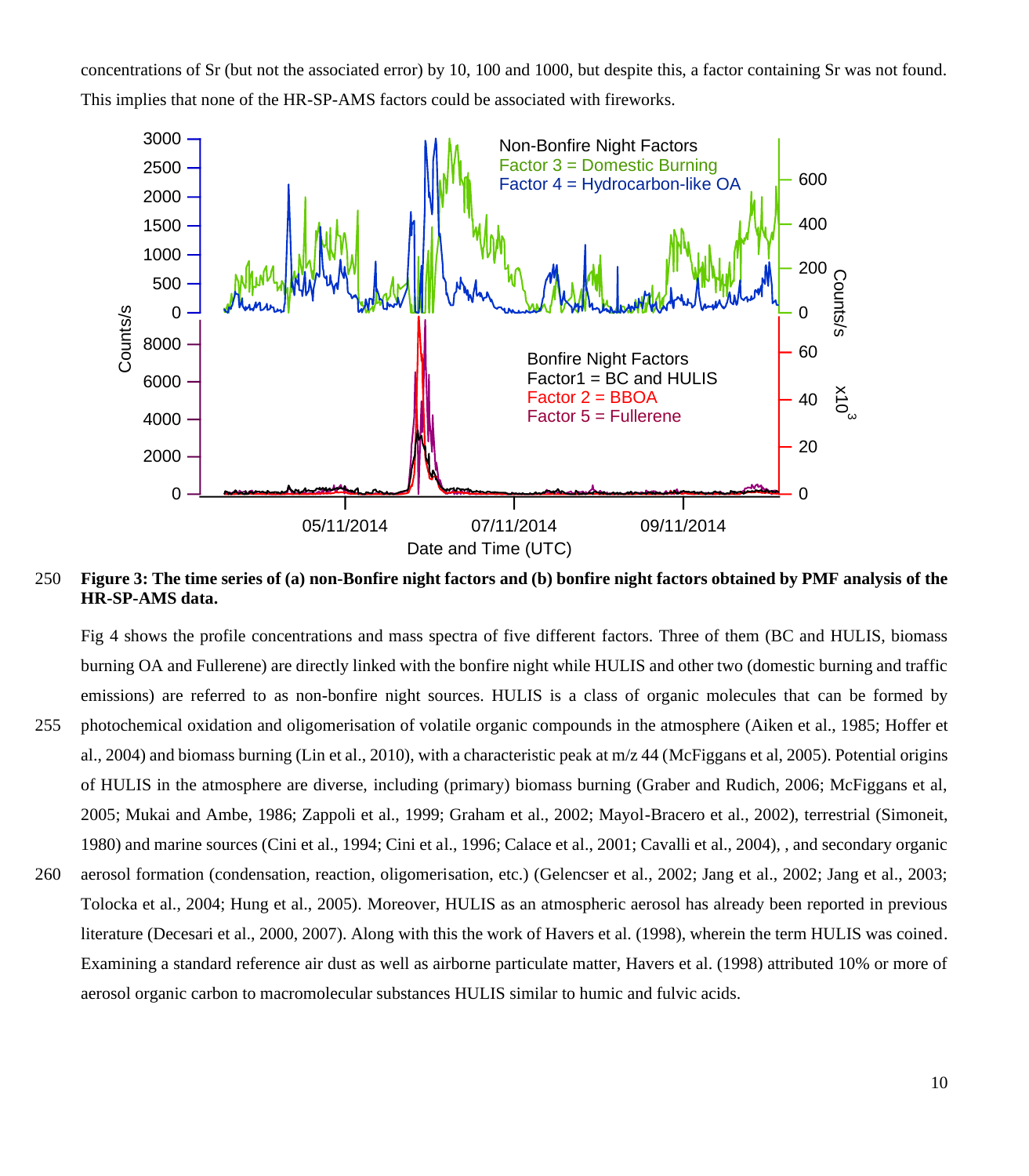- 265 Although it is not clear why fullerene signals are sometimes observed, it does seem to differentiate between biomass burning during the bonfire event and biomass burning from domestic burning. In fig 4, Factor 5 was heavily weighted by hydrocarbon like Fullerene having a peak at m/z 720 ( $C_{60}$ +), implying polycyclic aromatic hydrocarbons can transform into soot containing Fullerene during combustion (Wang et al., 2015, Wang et al., 2016; Reilly et al., 2000). This was typically not associated from the traffic source (diesel), so depended on the different type of combustion. Factor 4 resembled Hydrocarbon like organic
- 270 aerosols (HOA) and is related to the traffic emissions (fossil fuel combustion), presenting the high signals at  $m/z$  55 and  $m/z$ 57 typically aliphatic hydrocarbons (Canagaratna et al., 2004). Diesel exhaust is typically dominated by re-condensed engine lubricating oil and consists mainly of n-alkanes, branched alkanes, cycloalkanes, and aromatics (Canagaratna et al., 2004; Chirico et al., 2010), leading to high signal at the ion series  $C_nH_{2n+1}$ <sup>+</sup> and  $C_nH_{2n-1}$ <sup>+</sup>. In particular, m/z 57 is a major mass fragment and often used as a tracer for HOA (Zhang et al., 2005).
- 275 Factor 3 presented a relatively mixed factor source having the high loading of signals at  $m/z$  43,  $m/z$  55,  $m/z$  57 and  $m/z$  60. Therefore, this factor was mainly related to the domestic wood-burning sources because of its high peaks observed before and after the event night. Factor 2 was specifically loaded at  $m/z$  60 and  $m/z$  73 (levoglucosan), indicating the typical source profile of by wood-burning organic aerosols (Alfarra et al, 2007). In previous AMS studies, cooking could be one of the important sources of  $PM_{2.5}$  (Sun et al., 2013), but in this study cooking was not identified by PMF because it is not co-emitted with rBC 280 and so is not vaporised by the HR-SP-AMS. The factor 1 having signals at m/z 36 related to BC (the main bonfire emission source) and m/z 44 is highly related to HULIS, showing its contributions from bonfire night as well as secondary sources. The

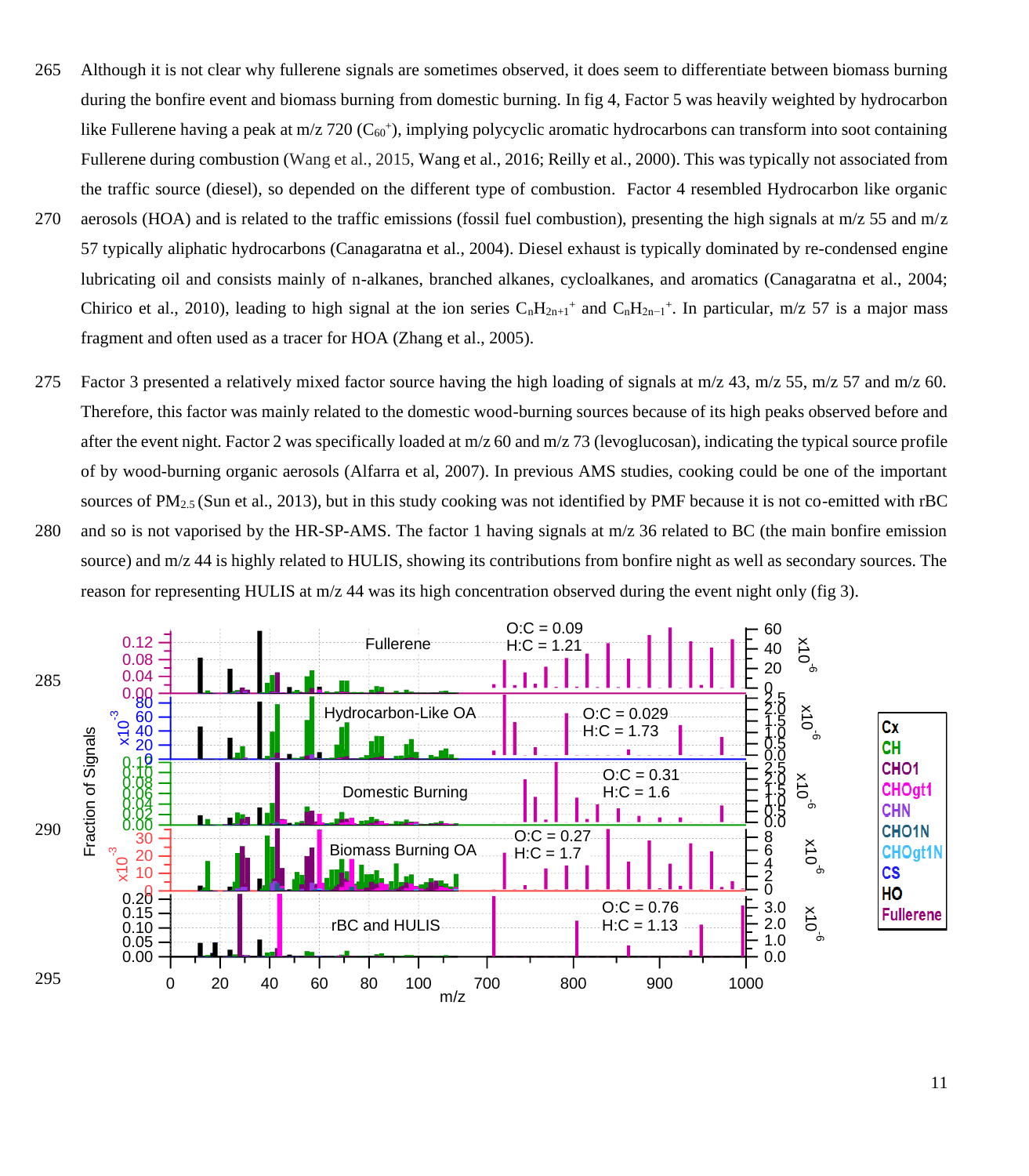**Figure 4: PMF five factors source profile (factor 1 = BC and HULIS, factor 2 = BBOA, factor 3 = Domestic burning OA, factor 4 = Hydrocarbon-Like OA, factor 5 = Fullerene). Note the difference in scales of the fullerene signals (right**  300 **hand axes).**

### **4 Discussion**

## **4.1 Correlation between different pollutants**

Correlation analysis gives an effective way of quickly gaining an idea of how variables are related with one another. The data analysis software 'openair' was used to generate the hierarchical cluster analysis chart (Carslaw and Ropkins, 2012) using the 305 'corplot' function on the bonfire night data only. Hierarchical cluster analysis (HCA) provides an effective way of understanding of the order how different variables appear due to their similarity in one another. A dendrogram was plotted to provide additional information to help visualising how groups of variables are related to one another. The explanation of all these time series names and how do they measured is given in table 1.

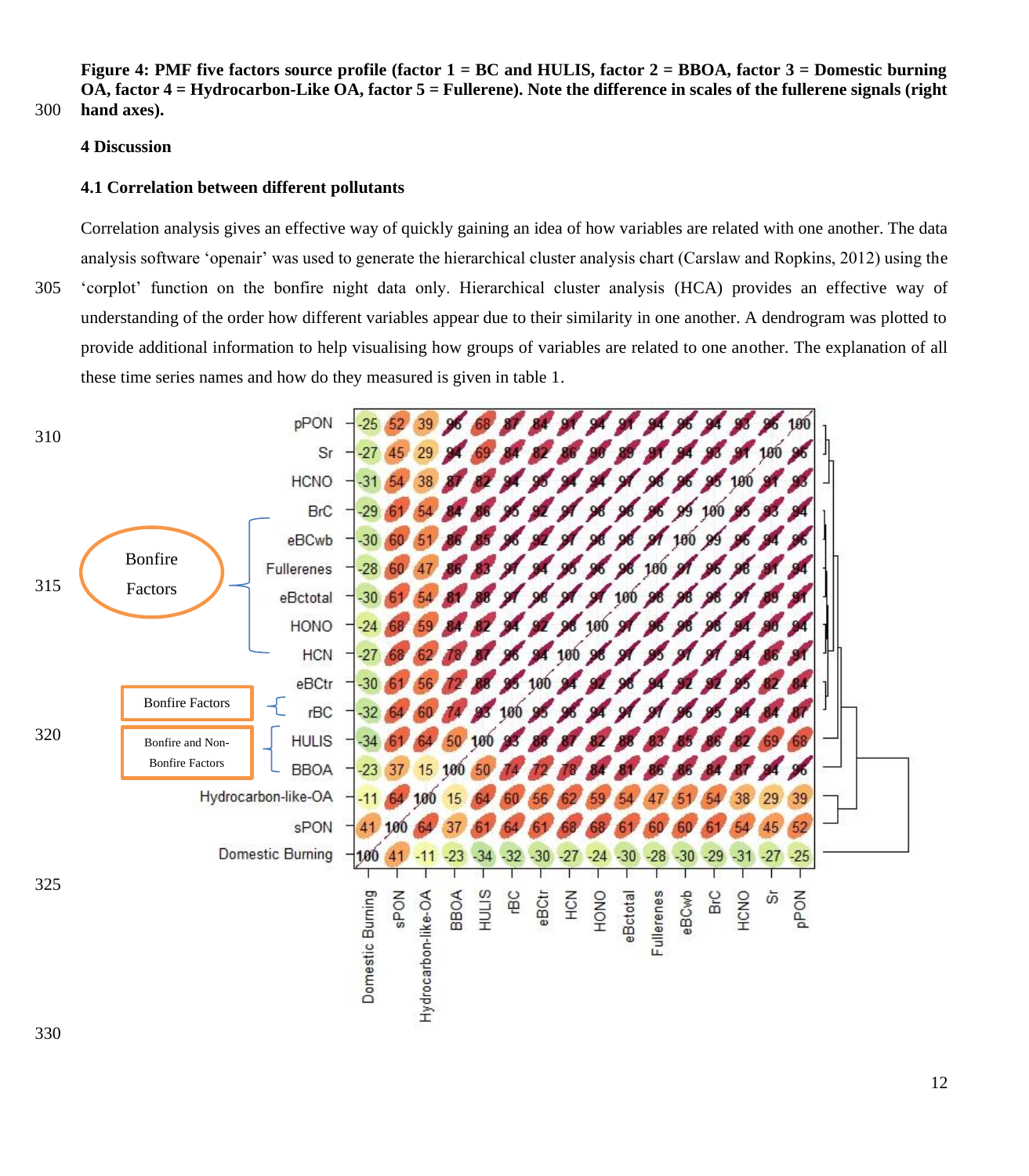#### **Figure 5: The similarity between different pollutant time series through hierarchical cluster analysis (HCA)**

In fig 5, a significant correlation was observed between Fullerene,  $eBC_{total}$ , HONO, HCN, rBC. The reason is that all of these are primary pollutants and directly released from the bonfire emissions. HCN and HONO are nitrogen containing gases that were released during the bonfire night from the wood fires (Le Breton et al., 2013; Wang et al., 2016).  $eBC_{tr}$  (Black Carbon

- 335 emission from traffic) has also shown a strong correlation with the rBC because it is also contributed to by primary pollutants and is also influenced by the bonfires. HULIS and BBOA have a very close relationship, which indicates that both are bonfire factors, but on the other hand HULIS also has some relationship with the secondary sources as discussed previously. Hydrocarbon-like OA and sPON have a close similarity because just like sPON, the peak of Hydrocarbon-like OA has been observed before and after the event night. Sr and pPON and HCNO show some similarity, but as discussed previously, 'Sr' is
- 340 behaving as a separate factor when subject to PMF analysis. Upon closer inspection, it can be seen that while having a high degree of correlation, the peak of Sr occurs at a slightly different time. A correlation was seen between BrC and  $eBC_{wb}$  (Black carbon emissions from wood-burning) which is expected, as BrC is normally associated with wood-burning. And the last factor i.e. domestic burning is behaving as a separate factor and showing no or very less correlation with any sources.
- Based on HCA plot, a time series graph was also plotted to investigate the timings of all pollutants having strong relationship 345 among one another (fig 7). The second group which showed the strong correlation was HCNO and factor 5 (hydrocarbon-like Fullerene) with the  $r^2$  value of 0.96. Isocyanic acid (HNCO) is another highly toxic, long-lived gas (lifetime of days to decades; (Borduas et al., 2016) emitted from biomass burning (BB) with similar anthropogenic and biogenic sources as HCN. Alternative urban sources of HNCO are attributed to primary activity such as automotive emission (Jathar et al., 2017), residential heating (BB) (Woodward-Massey et al., 2014), and industrial processes (Sarkar et al., 2016), although is clearly
- 350 related to the bonfire event here. A reason for the close but not perfect relationship between the groups could be due to their same emission sources but at different stages of the burn during the bonfire night, or possibly different bonfires in the region whose plumes arrived at the site at different times.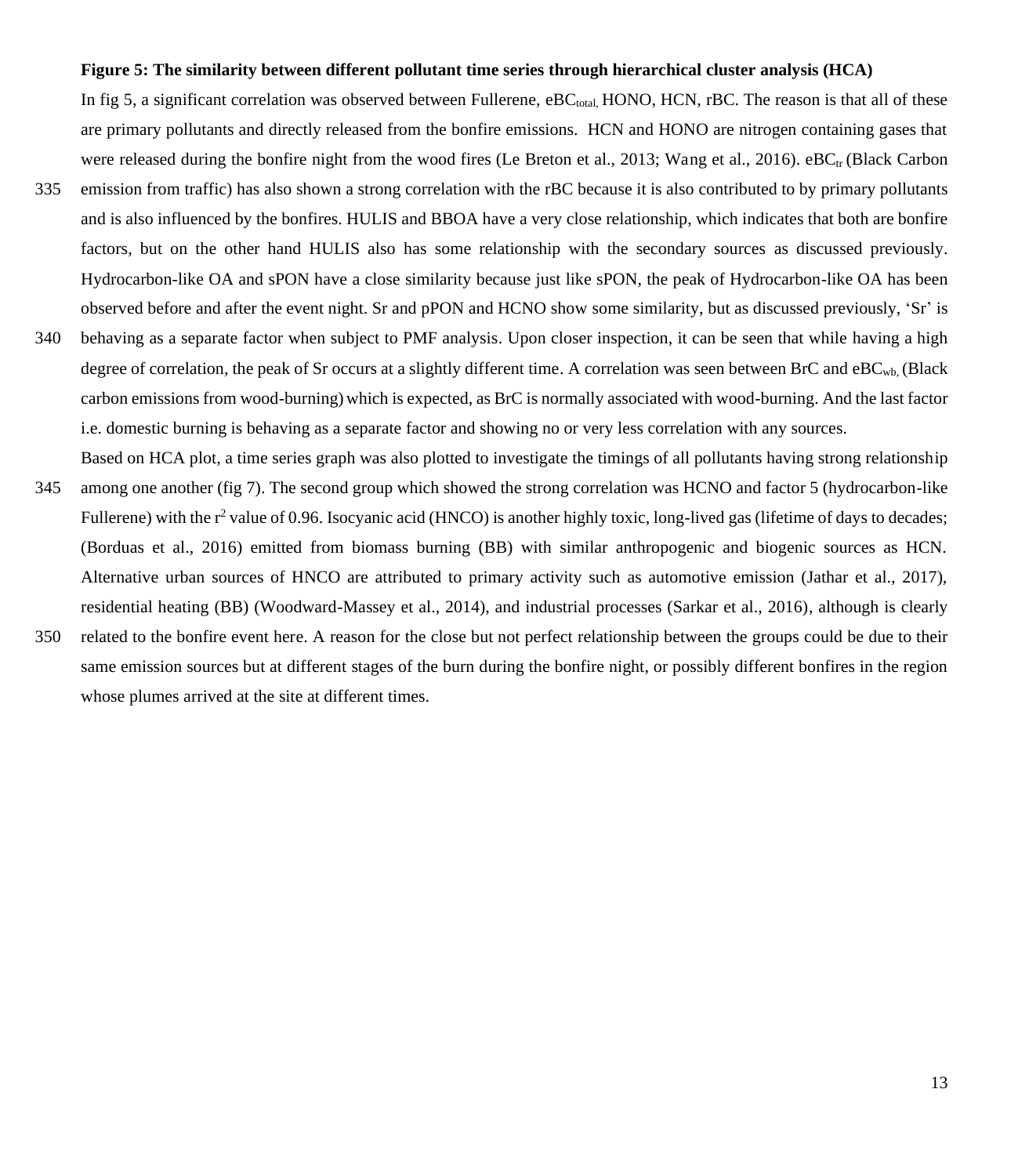

**Figure 6: Time series of the pollutants, grouped according to the Hierarchical Cluster Analysis in figure 9.**

355

360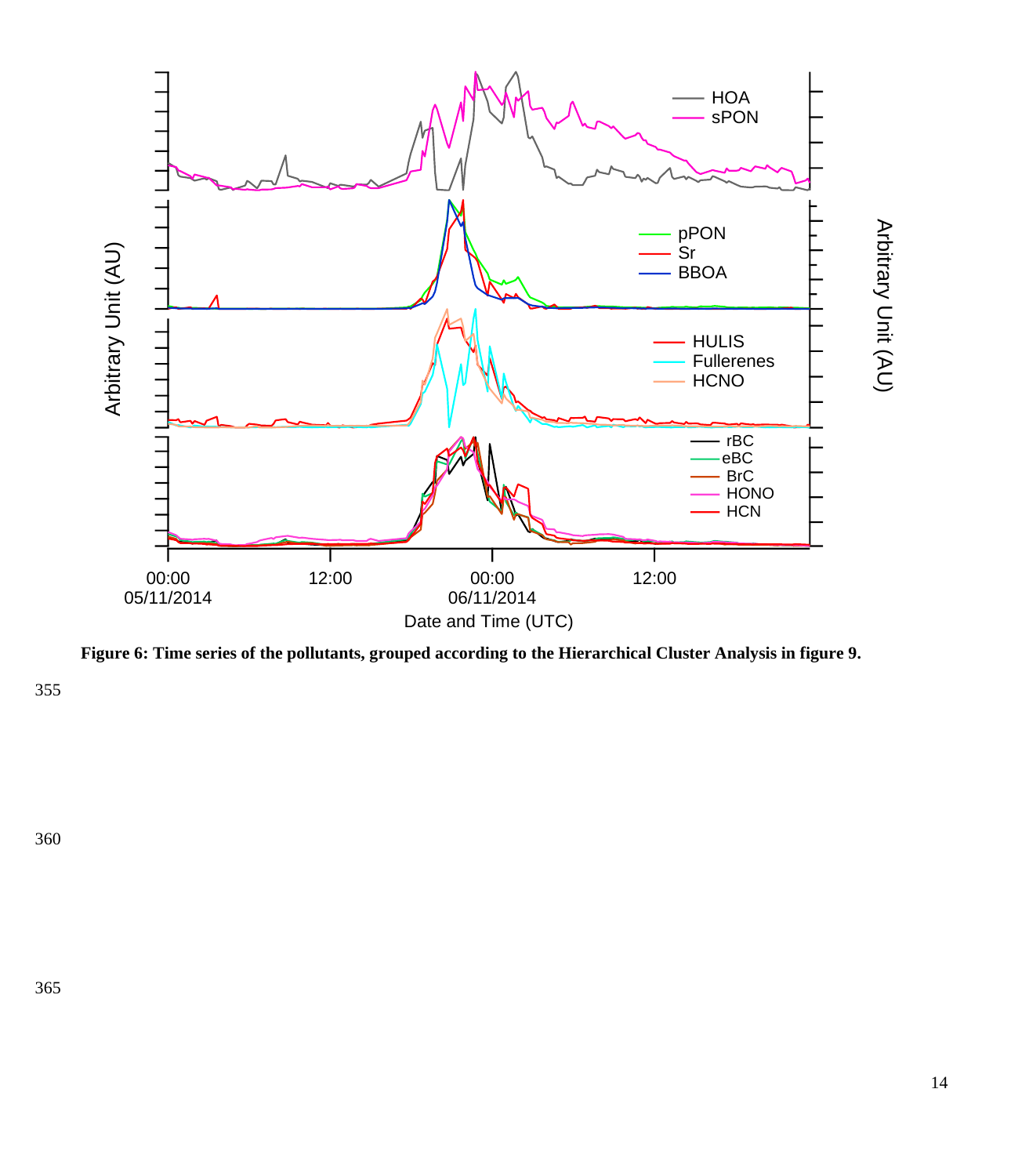| Table 1: Explanation of the time series used in figure 5 and 6. |                                         |                                  |
|-----------------------------------------------------------------|-----------------------------------------|----------------------------------|
| FamilyCx $(rBC1)$                                               | <b>Refractory Black Carbon</b>          | Measured from HR-SP-AMS          |
| $e\overline{BC}$ <sup>2</sup>                                   | <b>Black Carbon</b>                     | <b>Measured from MAAP</b>        |
| BrC <sup>2</sup>                                                | <b>Brown Carbon</b>                     | Measured<br>from<br>Aethalometer |
|                                                                 |                                         | AE31                             |
| <b>BC</b> total                                                 | <b>AE31</b><br>BC<br>from<br>Total      |                                  |
|                                                                 | $(eBCtr+eBCwb)$                         |                                  |
| $e$ B $Ctr$                                                     | <b>Black Carbon (traffic emissions)</b> | Measured<br>Aethalometer<br>from |
|                                                                 |                                         | AE31                             |
| $e$ B $C$ <sub>wb</sub>                                         | <b>Black Carbon (Wood-Burning)</b>      | Measured<br>from<br>Aethalometer |
|                                                                 |                                         | AE31                             |
| HONO <sup>3</sup>                                               | Nitrous Acid                            | Measured from ToF-CIMS           |
| HCN <sup>3</sup>                                                | Hydrogen Cyanide                        | Measured from ToF-CIMS           |
| HCNO <sup>3</sup>                                               | Isocyanic Acid                          | Measured from ToF-CIMS           |
| Fullerene <sup>1</sup>                                          | Fullerene                               | Measured from HR-SP-AMS from     |
|                                                                 |                                         | HR-SP-AMS                        |
| <b>BC</b> and HULIS <sup>1</sup>                                | <b>HULIS</b>                            | Measured from HR-SP-AMS from     |
|                                                                 |                                         | HR-SP-AMS                        |
| pPON <sup>2</sup>                                               | Particulate<br>Organic<br>Primary       | Mass<br>Measured by<br>Aerosol   |
|                                                                 | Nitrate                                 | Spectrometer (AMS) by using      |
|                                                                 |                                         | 46:30 ratio (Reyes et al, 2018)  |
| sPON <sup>2</sup>                                               | Particulate<br>Organic<br>Secondary     | Measured<br>by Aerosol<br>Mass   |
|                                                                 | Nitrate                                 | Spectrometer (AMS) by using      |
|                                                                 |                                         | 46:30 ratio.                     |
| HOA <sup>1</sup>                                                | Hydrocarbon-like Organic Aerosol        | Factor derived by PMF analysis   |
|                                                                 |                                         | from HR-SP-AMS                   |
| $\overline{\text{BBOA}^1}$                                      | <b>Biomass Burning Organic Aerosol</b>  | Factor derived by PMF analysis   |
|                                                                 |                                         | from HR-SP-AMS                   |
| $\overline{\mathbf{Sr}^1}$                                      | <b>Strontium Metal</b>                  | Measured from HR-SP-AMS          |
| Domestic Burning <sup>1</sup>                                   | Domestic burning                        | Factor derived by PMF analysis   |
|                                                                 |                                         | from HR-SP-AMS                   |

<sup>1</sup>rBC, Sr, Fullerene, Hydrocarbon-like OA, Domestic burning, BBOA, BC and HULIS (Current Case study) derived by PMF from HR-SP-AMS

<sup>2</sup>pPON, sPON, eBC and BrC, (AE31), eBC (MAAP) (Reyes et al, 2018)

<sup>3</sup>HCN, HCNO, HONO (Priestley et al, 2018a)

Another close correlation was factor 1 (HULIS) with an  $r^2$  of 0.82 with Fullerene. The reason for this high correlation is because of the very high concentration released during the bonfire event. In terms of sPON and factor 4 (traffic emissions), 370 both are showing moderate correlation i.e.  $r^2 = 0.64$ . The  $r^2$  in this case is much lower than the other grouping because traffic

emissions are the primary source, not a secondary source, so their relationship is likely coincidental, maybe modulated by the

15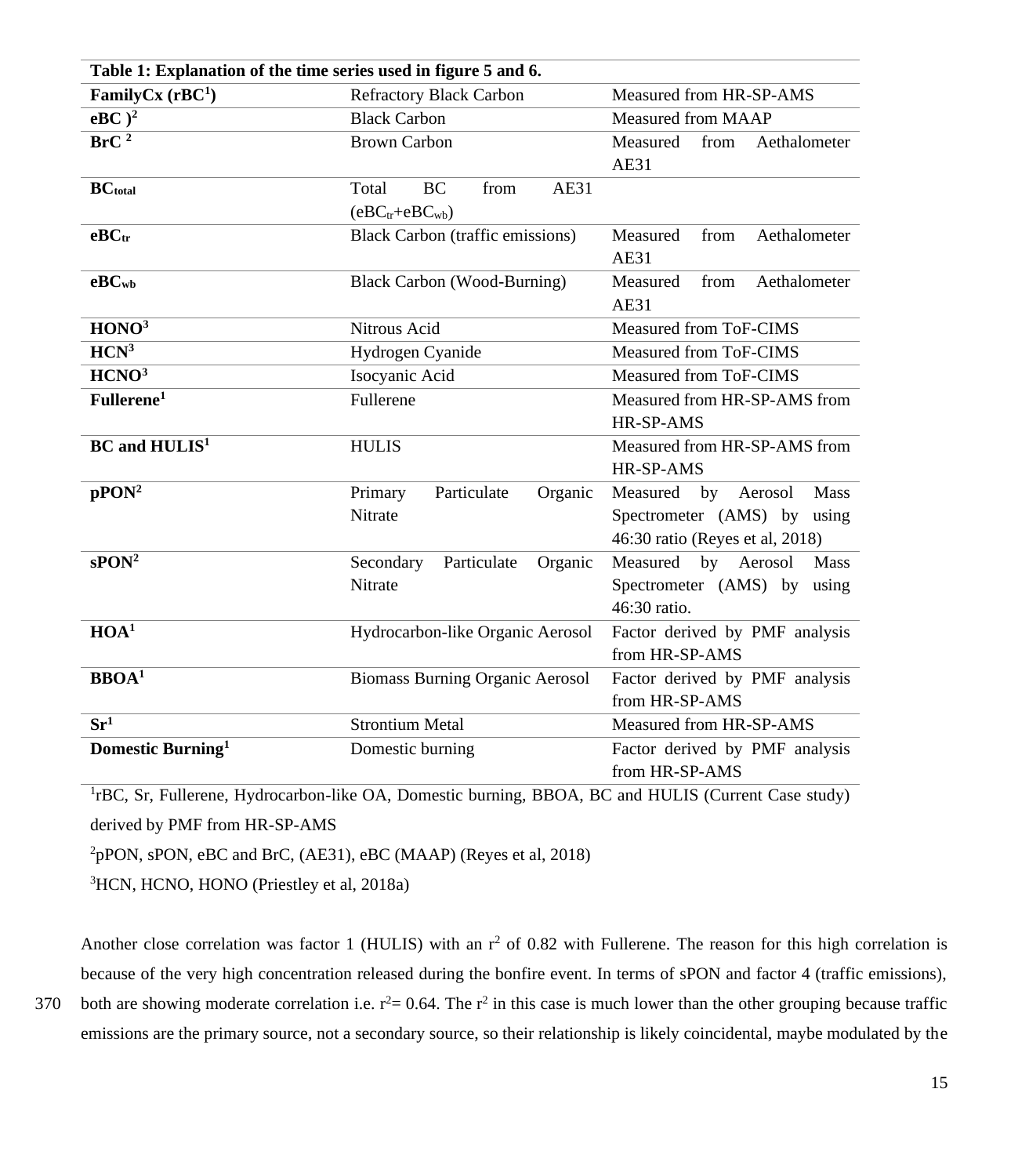boundary layer. The last group of pollutants having close correlation included pPON, Sr and factor 2 (biomass burning OA). In a previous research study (Reyes el al., 2018), ME-2 analysis indicated the presence of two different types of PON, in which particularly pPON are primarily emitted along with BBOA concentrations. According to Zhang et al., (2016), PON are related

375 mainly to the primary sources of combustion.

The firework tracer Sr has shown some correlation with pPON and BBOA, but their peaks occurred at slightly different times. So, in spite, of the high correlation, this implies that they're not identical. It could be that if the firework display occurred at the beginning of the bonfire event their emissions maybe coincident with the pyrolysis emissions on bonfire begin to be lit, as distinct from the smouldering emissions later (Haslett et al., 2017), however, without specific knowledge of the timings of the

380 events that contribute to these emissions, it is difficult to conclude this. Coupled with the fact that Sr could not be incorporated with any of the factors in this study, this would be consistent with the notion that fireworks are not the soot sources reported here or in Reyes et al. (2018).

# **4.2 Relative contributions of the different factors to the HR-SP-AMS signal and the BC budget:**

This data can be used to estimate the relative contributions of the different sources to the overall signal and the black carbon 385 assuming that the divergence of the aerosol in the beam is the same for all particle types and hence the efficiency is same for all particle types. Fig 8(a) illustrates the total signal fraction of BC accounted by each BC sources released during the Bonfire event. The total mass fraction was obtained directly by the PMF analysis. The five factors have been divided into two different categories i.e. Bonfire factors and non-Bonfire factors. The Bonfire factors are HOA-like-Fullerene and BBOA, while HOA and domestic burning are the non-bonfire sources and HULIS having contributions from both. The biggest contribution from 390 the event was BBOA, contributing 54% out of total signal fraction followed by traffic emissions (13%), HOA-like-Fullerene (11%), HULIS (9%) and domestic burning (8%). Fig 8(b) shows the mass fraction of only black carbon from each PMF factor profile. The BC only mass fraction was calculated by multiplying the total signal fraction with the fraction of rBC in each factor and then renormalise to 1. According to analysis, HOA-like-Fullerene contributed the highest fraction i.e. 42% followed by the non-bonfire factor HOA (traffic emissions) with 27% contribution. The HULIS and BBOA have 13% and 10% 395 contribution respectively while domestic burning has the least part with 7% only. Therefore, it has been clearly found that the two major sources of BC are HOA-like-Fullerene and traffic emissions. While in fig 9 shows the quantitative data of BC

signals in  $\mu$ g m<sup>-3</sup> after scaling them to the AE31 eBC<sub>950</sub> data. This time series was generated by following the same procedure for BC signal fraction out of total signal fraction and normalising to the total BC signal. According to the time series, BC from Fullerene and BBOA showed the highest signals during the bonfire night-time period followed by HULIS, domestic burning

400 and traffic emissions.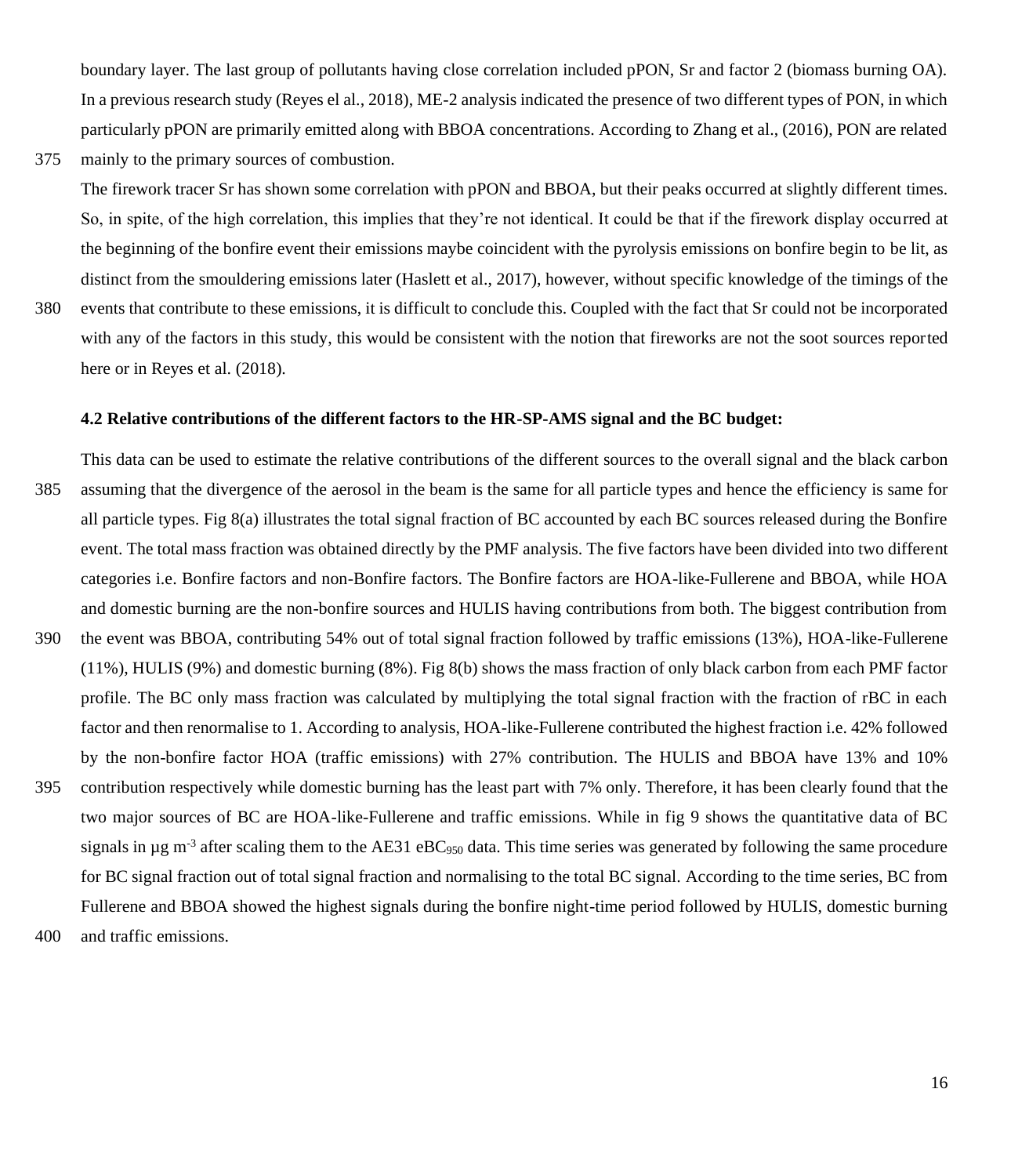

**7(a) shows the relative contributions of total mass fraction to HR-SP-AMS signal and Fig 7(b) shows rBC mass fraction**  430 **accounted for by each PMF factors.**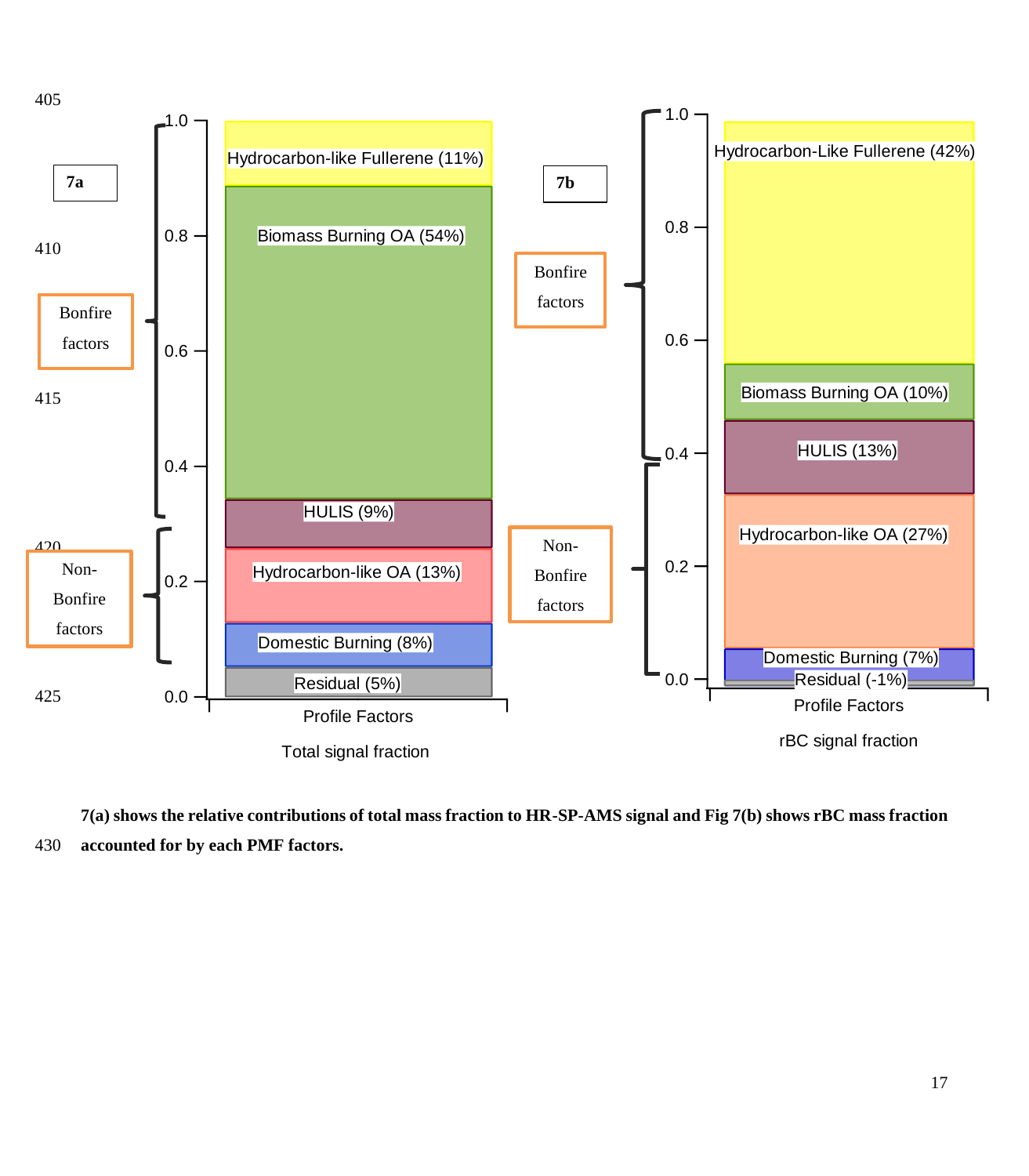

**Figure 8: The contributions of BC signals in µg/m<sup>3</sup>after normalising it to the concentrations of eBC<sup>950</sup> from aethalometer (AE31) (Reyes et al, 2018).**

# 435 **5 Conclusion**

This study has shown that for the first time, the inclusion of fullerene data in PMF applied to HR-SP-AMS data can be used to apportion soot into five sources during an even superimposing emissions from a bonfire event on urban pollution. The five soot sources can be divided into bonfire night factors (HOA-like Fullerene, HULIS, BBOA) and non-bonfire night factors (i.e. domestic wood-burning, hydrocarbon-like organic aerosol and some HULIS). Metals were also observed at the time of

- 440 fireworks display such as Fe, Ti and Cs and Sr. But Sr was most unambiguously associated with the fireworks, due to the fact, that there is no other source of Sr signal present outside of Bonfire night. metal was taken as a tracer for the fireworks. The addition of fullerene signals and increasing the model error value from 0 to 0.10 reduces the uncertainty/error in the PMF factor solution and provides the best factorisation results. The fullerene data was successfully incorporated into rBC signals and linked with the bonfire emissions directly while Sr metal signals did not incorporate into rBC or any other factors, implying
- 445 it was not contributing as a source. Also, the inclusion of Fullerene signals also helped to differentiate between different factors. The results correlate well with the other BC and soot proxies provided by other instruments presented in previous papers and can be used to estimate the relative contributions of the different sources to total BC. This technique will be useful in the future studies to better differentiate between the different soot sources in complex polluted environments.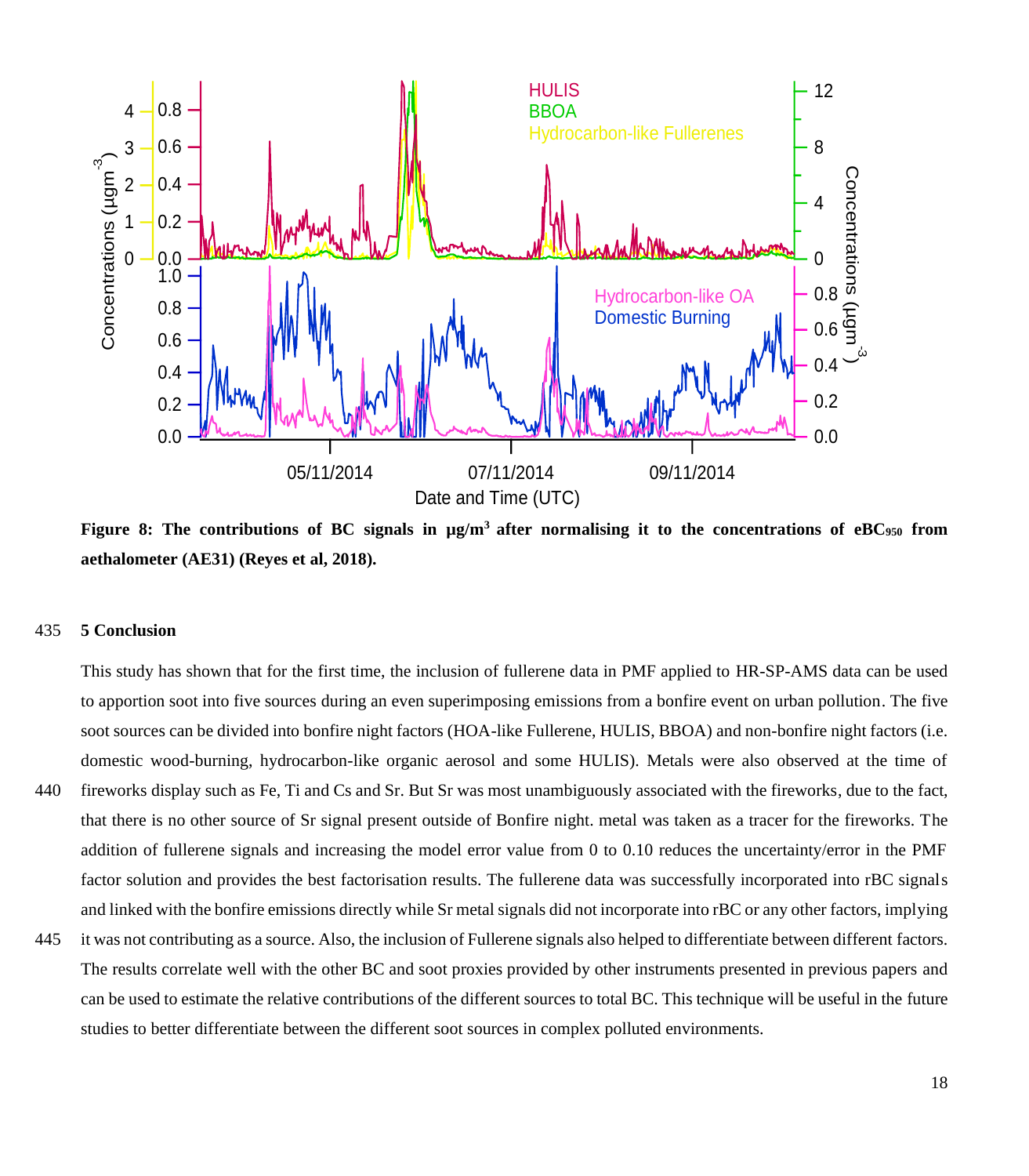# **6 References**

450 Aiken, G.R., McKnight, D.M. and Wershaw, R.L: Humic substances in soil, sediment, and water. Geochemistry, Isolation and Characterisation. New York: Wiley. 1985

Aiken, A. C., DeCarlo, P. F., and Jimenez, J. L.: Elemental Analysis of Organic Species with Electron Ionization High-Resolution Mass Spectrometry. Anal. Chem., 79, 8350– 8358. 2007.

Alfarra, M. R., Prevot, A. S. H., Szidat, S., Sandradewi, J., Weimer, S., Lanz, V. A., Schreiber, D., Mohr, M., and 455 Baltensperger, U.: Identification of the mass spectral signature of organic aerosols from wood burning emissions, Environ. Sci. Technol., 41, 5770-5777, 10.1021/Es062289b, 2007.

Barescut, J.C., Gariel, J.C., Péres, J.M., Olivier, A., Tenailleau, L., Baron, Y., Maro, D. and Fontugne, M.: Measurement of the carbon 14 activity at natural level in air samples. Radioprotection, 40(S1), S791-S796, 2005.

Bond, T. C., C. Zarzycki, M. G. Flanner, and Koch, D. M.: Quantifying immediate radiative forcing by black carbon and 460 organicmatter with the Specific Forcing Pulse,Atmos. Chem. Phys.,11(4),1505–1525, doi:10.5194/acp-11-1505-201, 2011.

Borduas, N., Place, B., Wentworth, G. R., Abbatt, J. P. D., & Murphy, J. G.: Solubility and reactivity of HNCO in water: Insights into HNCO's fate in the atmosphere. Atmospheric Chemistry and Physics, 16(2), 703–714. [https://doi.org/10.5194/acp-16-703-2016,](https://doi.org/10.5194/acp-16-703-2016) 2016.

Buchner N, Ale-Agha N, Jakob S, Sydlik U, Kunze K, and Unfried K, et al.: Unhealthy diet and ultrafine carbon black particles 465 induce senescence and disease associated phenotypic changes. Exp Gerontol, 48(1), 8–16, 2013.

Bruns, E. A., Perraud, V., Zelenyuk, A., Ezell, M. J., Johnson, S. N., Yu, Y., Imre, D., Finlayson-Pitts, B. J., and Alexander, M. L.: Comparison of ftir and particle mass spectrometry for the measurement of particulate organic nitrates, Environ. Sci. Technol., 44, 1056–1061, https://doi.org/10.1021/es9029864, 2010.

Calace, N., Petronio, B. M., Cini, R., Stortini, A. M., Pampaloni, B., and Udisti, R.: Humic marine matter and insoluble 470 materials in Antarctic snow, Int. J. Environ. Anal. Chem., 79, 331–348, 2001.

- Canagaratna, M. R., Jayne, J. T., Ghertner, D. A., Herndon, S., Shi, Q., Jimenez, J. L., Silva, P. J., Williams, P., Lanni, T., Drewnick, F., Demerjian, K. L., Kolb, C. E., and Worsnop, D. R.: Chase studies of particulate emissions from in-use new york city vehicles, Aerosol Sci. Tech., 38, 555–573, https://doi.org/10.1080/02786820490465504, 2004. Canonaco, F., Crippa, M., Slowik, J. G., Baltensperger, U., and Prévôt, A. S. H.: SoFi, an IGOR-based interface for the efficient
- 475 use of the generalised multilinear engine (ME- 2) for the source apportionment: ME-2 application to aerosol mass spectrometer data, Atmos. Meas. Tech., 6, 3649–3661, https://doi.org/10.5194/amt-6-3649-2013, 2013. Cao, J., Xu, H., Xu, Q., Chen, B. and Kan, H.: Fine particulate matter constituents and cardiopulmonary mortality in a heavily polluted Chinese city Environ. Health Perspect., 120 (3), 373-378, 2012.
- Carbone, S., Onasch, T., Saarikoski, S., Timonen, H., Saarnio, K., Sueper, D., Rönkkö, T., Pirjola, L., Worsnop, D. and 480 Hillamo, R..: Characterisation of trace metals with the SP-AMS: detection and quantification. Atmospheric Measurement Techniques Discussions, 8(6). 2015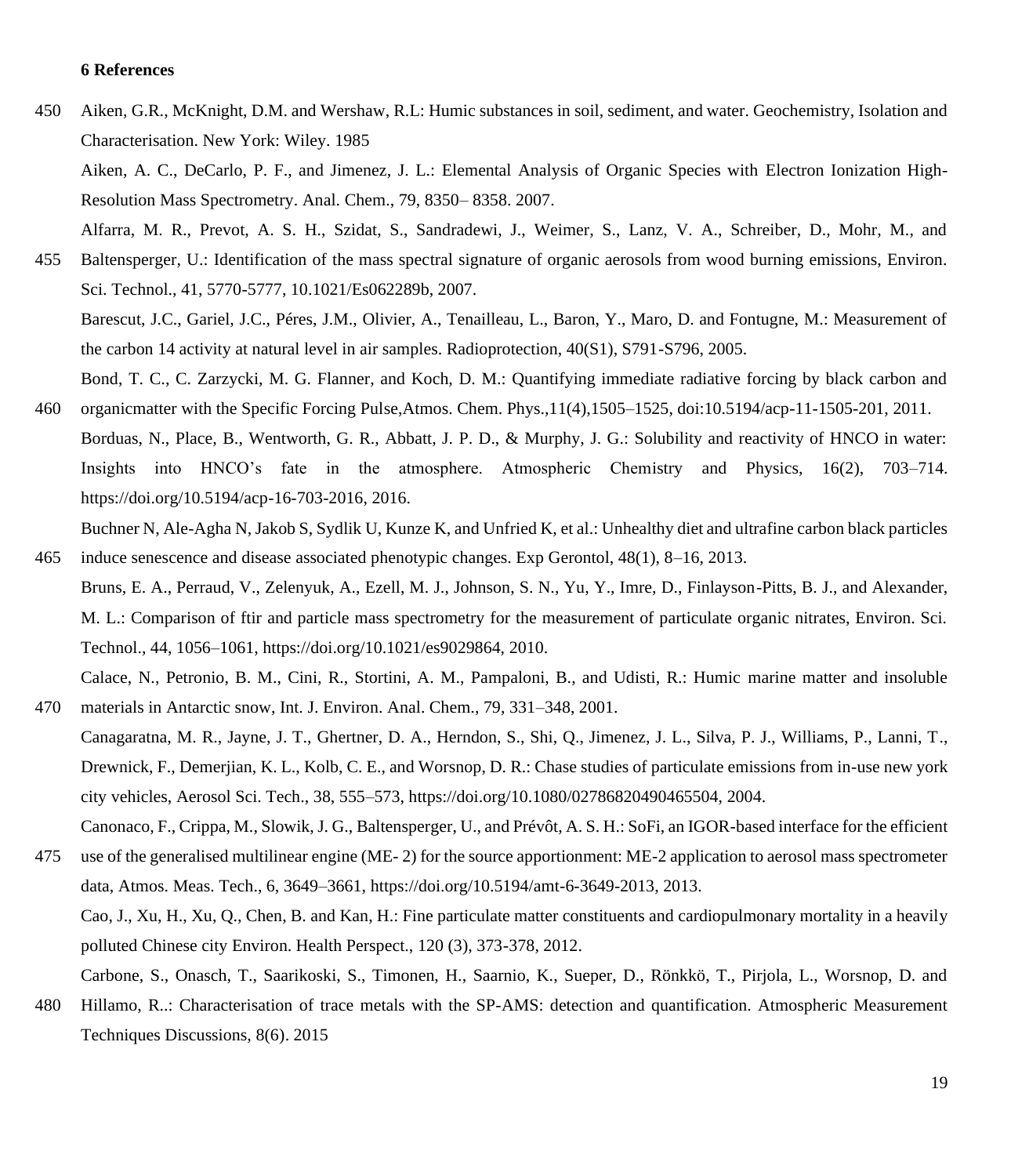Cavalli, F., Facchini, M. C., Decesari, S., Mircea, M., Emblico, L., Fuzzi, S., Ceburnis, D., Yoon, Y. J., O'Dowd, C. D., Putaud, J. P., and Dell'Acqua, A.: Advances in characterisation of size-resolved organic matter in marine aerosol over the North Atlantic, J. Geophys. Res.-Atmos., 109, D24215, doi:10.1029/2004JD005137, 2004.

485 Chirico, R., DeCarlo, P. F., Heringa, M. F., Tritscher, T., Richter, R., Prevot, A. S. H., Dommen, J., Weingartner, E., Wehrle, G., Gysel, M., Laborde, M., and Baltensperger, U.: Impact of Aftertreatment Devices on Primary Emissions and Secondary Organic Aerosol Formation Potential from in-use Diesel Vehicles: Results from Smog Chamber Experiments. Atmos. Chem. Phys., 10:11545–11563, 2010.

Cini, R., Innocenti, N. D., Loglio, G., Oppo, C., Orlandi, G., Stortini, A. M., Tesei, U., and Udisti, R.: Air-sea exchange: Sea 490 salt and organic micro components in Antarctic snow, Int. J. Environ. Anal. Chem., 63, 15–27, 1996.

- Cini, R., Innocenti, N. D., Loglio, G., Stortini, A. M., and Tesei, U.: Spectrofluorometric Evidence of The Transport Of Marine Organic-Matter In Antarctic Snow Via Air-Sea Interaction, Int. J. Environ. Anal. Chem., 55, 285–295, 1994. Cooke, W. F., C. Liousse, H. Cachier, and Feichter, J.: Construction of a  $1^{\circ}$  X  $1^{\circ}$  fossil fuel emission data set for carbonaceous aerosol and implementation and radiative impact in the ECHAM4 model, J. Geophys.Res.,104(D18), 22137–22162, 1999.
- 495 Carslaw, D.C. and Ropkins, K.: Openair—an R package for air quality data analysis. Environmental Modelling & Software, 27, 52-61, 2012.

Crippa, M., Canonaco, F., Lanz, V. A., Äijälä, M., Allan, J. D., Carbone, S., Capes, G., Ceburnis, D., Dall'Osto, M., Day, D. A., De- Carlo, P. F., Ehn, M., Eriksson, A., Freney, E., Hildebrandt Ruiz, L., Hillamo, R., Jimenez, J. L., Junninen, H., Kiendler-Scharr, A., Kortelainen, A.-M., Kulmala, M., Laaksonen, A., Mensah, A. A., Mohr, C., Nemitz, E., O'Dowd, C.,

500 Ovadnevaite, J., Pandis, S. N., Petäjä, T., Poulain, L., Saarikoski, S., Sellegri, K., Swietlicki, E., Tiitta, P., Worsnop, D. R., Baltensperger, U., and Prévôt, A. S. H.: Organic aerosol components derived from 25 AMS data sets across Europe using a consistent ME-2 based source apportionment approach, Atmos. Chem. Phys., 14, 6159– 6176, https://doi.org/10.5194/acp-14- 6159-2014, 2014.

Clark, H.: New directions. Light blue touch paper and retire, Atmos. Environ., 31, 2893–2894,<https://doi.org/10.1016/s1352-> 505 2310(97)88278-7, 1997.

Colbeck, I. and Chung, M.-C.: Ambient aerosol concentrations at a site in se england during bonfire night 1995, J. Aerosol Sci., 27, Supplement 1, S449–S450,<https://doi.org/10.1016/0021-> 8502(96)00297-2, 1996. Collaud Coen, M., Weingartner, E., Apituley, A., Ceburnis, D., Fierz-Schmidhauser, R., Flentje, H., Henzing, J. S., Jennings, S. G., Moerman, M., Petzold, A., Schmid, O., and Baltensperger, U.: Minimising light absorption measurement artifacts of the

510 Aethalometer: evaluation of five correction algorithms, Atmos. Meas. Tech., 3, 457-474, 10.5194/amt-3-457-2010, 2010. Comero, S., Capitani, L. and Gawlik, B.M.: Positive Matrix Factorisation (PMF)–An introduction to the chemometric evaluation of environmental monitoring data using PMF. Office for Official Publications of the European Communities, Luxembourg, 59, 2009.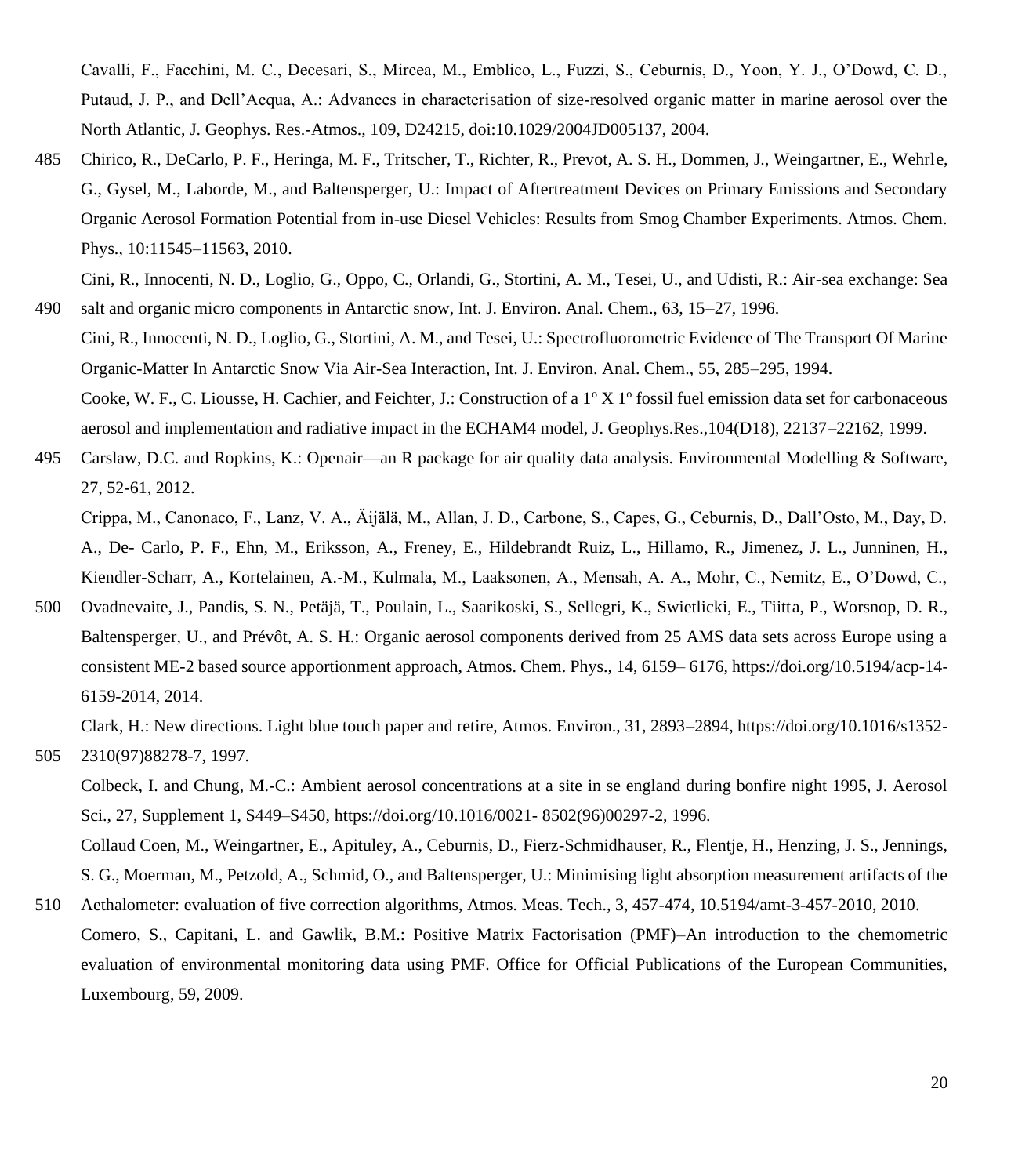Corbin, J. C, Othman, A., D. Haskins, J., D. Allan, J., Sierau, B., R. Worsnop, D., Lohmann, U. and A. Mensah, A.: Peak

515 fitting and integration uncertainties for the Aerodyne Aerosol Mass Spectrometer, Atmos. Meas. Tech. Discuss., 8(4), 3471– 3523, doi:10.5194/amtd-8-3471-2015, 2015. "C2015"

Dachs, J. and Eisenreich, S.J.: Adsorption onto aerosol soot carbon dominates gas-particle partitioning of polycyclic aromatic hydrocarbons Environ. Sci. Technol., 34, 3690-3697, 2000.

DeCarlo, P F, Kimmel, J R, Trimborn, A, Northway, M J, Jayne, J T, Aiken, A C,Gonin, M, Fuhrer, K, Horvath, T, Docherty,

520 K S, Worsnop, D R, & Jimenez, J L.: Fielddeployable, high-resolution, time-of-flight aerosol mass spectrometer. Analytical chemistry, 78, 8281–8289. 2006.

Decesari, S., Facchini, M. C., and Fuzzi, S.: Characterisation of water-soluble organic compounds in atmospheric aerosols: a new approach, J. Geophys. Res., 105, 1481–1489, 2000.

- Decesari, S., Mircea, M., Cavalli, F., Fuzzi, S., Moretti, F., Tagliavini, E., and Facchini, M. C.: Source attribution of 525 watersoluble organic aerosol by nuclear magnetic resonance spectroscopy, Environ. Sci. Technol., 41, 2479–2484, 2007.
- Dyke, P., Coleman, P. & James, R.: Dioxins in ambient air, bonfire night 1994.Chemosphere, 34 (5–7), 1191–1201. 1997. Farrar, N. J., Smith, K. E. C., Lee, R. G. M., Thomas, G. O., Sweetman, A. J., and Jones, K. C.: Atmospheric emissions of polybrominated diphenyl ethers and other persistent organic pollutants during a major anthropogenic combustion event, Environ. Sci. Technol., 38, 1681–1685, https://doi.org/10.1021/es035127d, 2004.
- 530 FORTNER, E. C., BROOKS, W. A., ONASCH, T. B., CANAGARATNA, M. R., MASSOLI, P., JAYNE, J. T., FRANKLIN, J. P., KNIGHTON, W. B., WORMHOUDT, J., WORSNOP, D. R., KOLB, C. E. & HERNDON, S. C. Particulate Emissions Measured During the TCEQ Comprehensive Flare Emission Study. Industrial & Engineering Chemistry Research, 51, 12586- 12592, 2012.

Gerhardt, P., Loffler, S. and K. H. Homann, "The formation of polyhedral carbon ions in fuel-rich acetylene and benzene

- 535 flames," in: 22nd Symp. (Int.) on Combustion, Combustion Inst., Pittsburgh, 395–401, 1988. Gelencser, A., Hoffer, A., Krivacsy, Z., Kiss, G., Molnar, A., and Meszaros, E.: On the possible origin of humic matter in fine continental aerosol, J. Geophys. Res.-Atmos., 107, D12 4137, doi:10.1029/2001JD001299, 2002. Graber, E. R., and Rudich, Y.: Atmospheric HULIS: How Humic-Like are They? A Comprehensive and Critical Review. Atmos. Chem. Phys., 6:729–753, 2006.
- 540 Grahame TJ, and Schlesinger RB.: Cardiovascular health and particulate vehicular emissions: a critical evaluation of the evidence. Air Quality, Atmosphere and Health, 1:3–27, 2010. Graham, B., Mayol-Bracero, O. L., Guyon, P., Roberts, G. C., Decesari, S., Facchini, M. C., Artaxo, P., Maenhaut, W., Koll, P. and Andreae, M. O.: Water-soluble organic compounds in biomass burning aerosols over Amazonia - 1. Characterisation by NMR and GC-MS, J. Geophys. Res.-Atmos., 107, D20 8047, doi:10.1029/2001JD000336, 2002.
- 545 Hansen, A. D. A., Rosen, H. and Novakov, T.: The Aethalometer An instrument for the real-time measurement of optical absorption by aerosol particles. The Science of the Total Environment. 36, 191-196, 1984.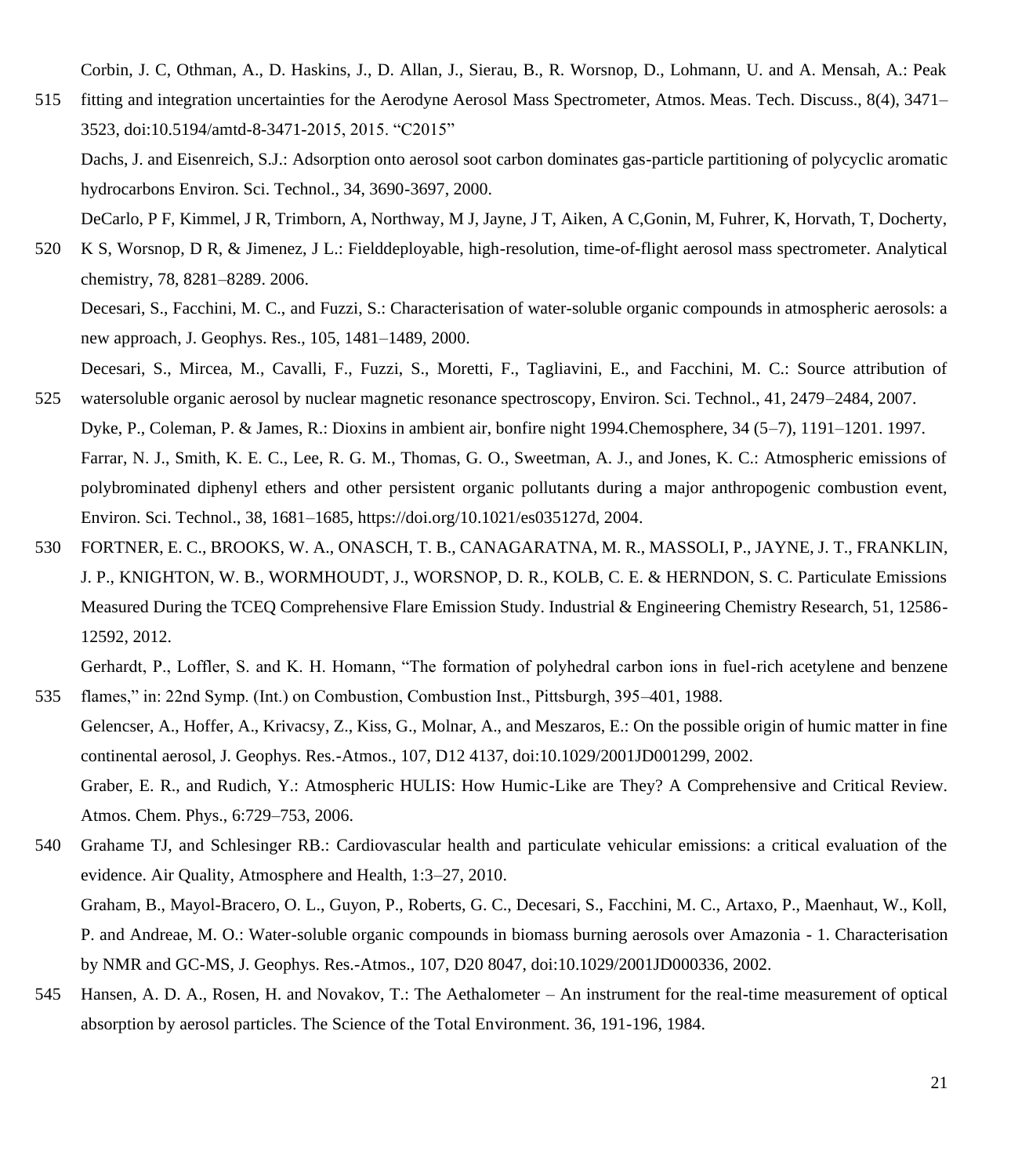HASLETT, S. L., THOMAS, J. C., MORGAN, W. T., HADDEN, R., LIU, D., ALLAN, J. D., WILLIAMS, P. I., SEKOU, K., LIOUSSE, C. & COE, H.: Highly-controlled, reproducible measurements of aerosol emissions from African biomass combustion. Atmos. Chem. Phys. Discuss., 1-33, 2017.

- 550 Hellborg, R., Faarinen, M., Kiisk, M., Magnusson, C. E., Persson, P., Skog, G., and Stenström, K.: Accelerator mass spectronomy-an overview. Vacuum. 70, 365-372, 2003. Hoffer, A., G. Kiss, M. Blazso, and Gelencser, A.: Chemical characterisation of humic-like substances (HULIS) formed from a lignin-type precursor in model cloud water, Geophys. Res. Lett., 31, 2004. Highwood, EJ and Kinnersley, R.P., When smoke gets in our eyes: The multiple impacts of atmospheric black carbon on
- 555 climate, air quality and health. Environment international, 32(4), pp.560-566, 2006. Hung, H. M., Katrib, Y., and Martin, S. T.: Products and mechanisms of the reaction of oleic acid with ozone and nitrate radical, J. Phys. Chem. A, 109, 4517–4530, 2005. Havers, N., Burba, P., Lambert, J., and Klockow, D.: Spectroscopic characterisation of humic-like substances in airborne particulate matter, J. Atmos. Chem., 29, 45–54, 1998.
- 560 Jang, M. S., Carroll, B., Chandramouli, B., and Kamens, R. M.: Particle growth by acid-catalysed heterogeneous reactions of organic carbonyls on preexisting aerosols, Environ. Sci. Technol., 37, 3828–3837, 2003. Jang, M. S., Czoschke, N. M., Lee, S., and Kamens, R. M.: Heterogeneous atmospheric aerosol production by acid-catalysed particle-phase reactions, Science, 298, 814–817, 2002. Janssen, N.A. and Joint, WHO: *Health effects of black carbon* (pp. 1-86). Copenhagen: WHO Regional Office for Europe,
- 565 2012.

Jathar, S. H., Heppding, C., Link, M. F., Farmer, D. K., Akherati, A., Kleeman, M. J., et al.: Investigating diesel engines as an atmospheric source of isocyanic acid in urban areas. Atmospheric Chemistry and Physics, 17(14), 8959–8970. https://doi.org/10.5194/acp-17- 8959-2017, 2017.

Kroto, H. W.; Heath, J. R.; O'Brien, S. C.; Curl, R. F.; Smalley, R. E.: C60: Buckminsterfullerene. Nature, 318 (6042), 570 162−163. 1985

Le Breton, M., Bacak, A., Muller, J. B. A., O'Shea, S. J., Xiao, P., Ashfold, M. N. R., Cooke, M. C., Batt, R., Shallcross, D. E., Oram, D. E., Forster, G., Bauguitte, S. J.-B., Palmer, P. I., Parrington, M., Lewis, A. C., Lee, J. D., and Percival, C. J.: Airborne hydrogen cyanide measurements using a chemical ionisation mass spectrometer for the plume identification of biomass burning forest fires, Atmos. Chem. Phys., 13, 9217–9232, https://doi.org/10.5194/acp-13-9217-2013, 2013.

575 Lemieux, P.M., Lutes, C.C., & Santoianni, D.A.: Emissions of organic air toxics from open burning: a comprehensive review. Prog. Energy Combust. Sci. 30 (1), 1–32, 2004.

Lin, P., Huang, X.-F., He, L.-Y., and Yu, J.-Z.: Abundance and size distribution of HULIS in ambient aerosols at a rural site in South China, J. Aerosol Sci., 41, 74–87, 2010.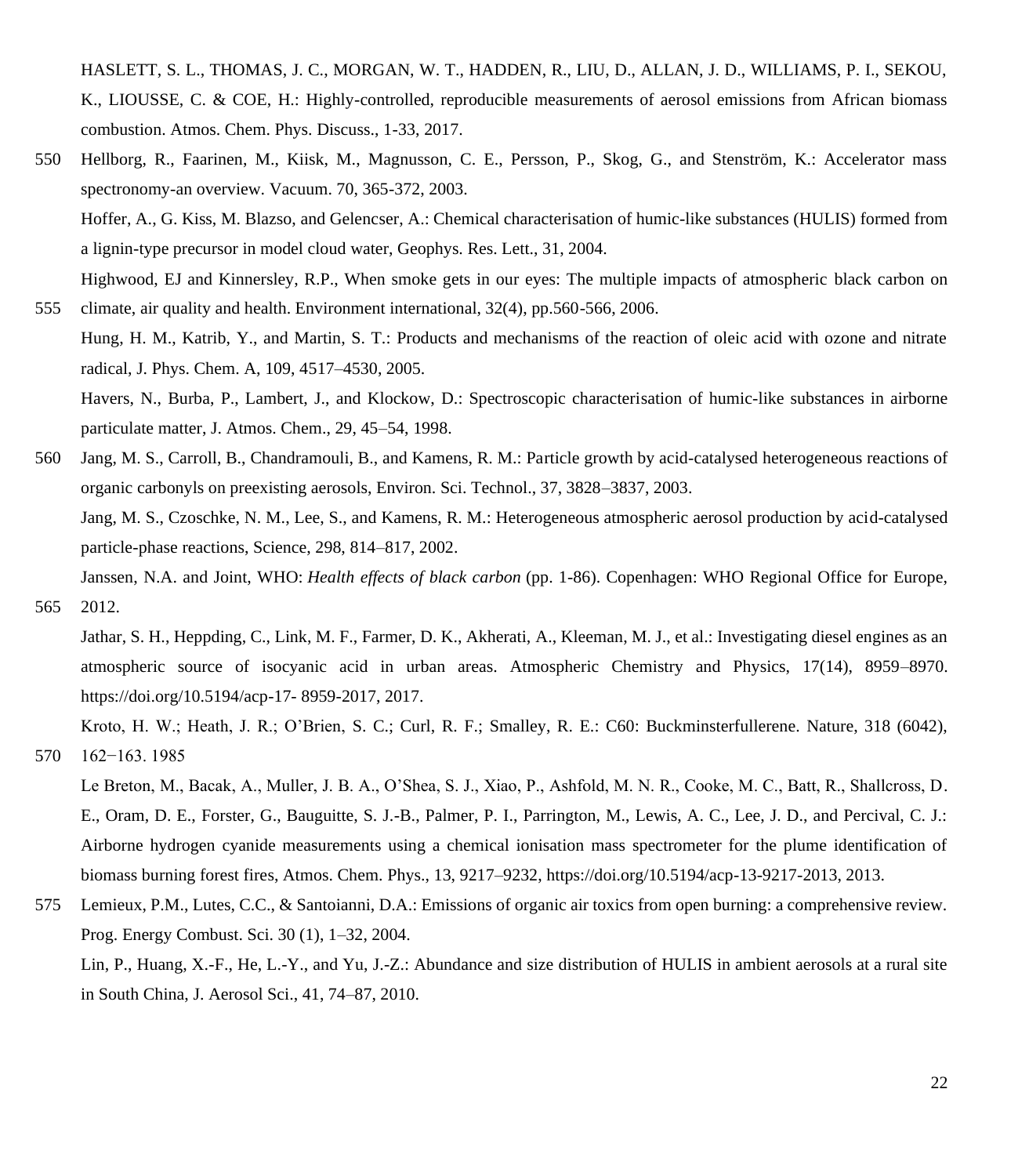Liu, D., Whitehead, J., Alfarra, M. R., Reyes-Villegas, E., Spracklen, D. V., Reddington, C. L., Kong, S., Williams, P. I., Ting,

580 Y.-C., Haslett, S., Taylor, J. W., Flynn, M. J., Morgan, W. T., McFiggans, G., Coe, H., and Allan, J. D.: Black-carbon absorption enhancement in the atmosphere determined by particle mixing state, Nat. Geosci., 10, 184–188, https://doi.org/10.1038/ngeo2901, 2017.

Liu, D., Joshi, R., Wang, J., Yu, C., Allan, J.D., Coe, H., Flynn, M.J., Xie, C., Lee, J., Squires, F. and Kotthaus, S.: Contrasting physical properties of black carbon in urban Beijing between winter and summer. Atmospheric Chemistry and Physics, 585 pp.6749-6769, 2019.

Lobert, J.M., Keene, W.C., Logan, J.A. and Yevich, R.: Global chlorine emissions from biomass burning: Reactive chlorine emissions inventory. Journal of Geophysical Research: Atmospheres, 104 (D7), 8373-8389, 1999. Mari, M. et al.: Inferences over the sources and processes affecting polycyclic aromatic hydrocarbons in the atmosphere

590 Martinsson, J.: Using the Aethalometer for Source Apportionment of Carbonaceous Aerosols. Lund University, Division of Nuclear Physics, 2014.

derived from measured data. Science of the Total Environment, 408(11), 2387–2393, 2010.

Mayol-Bracero, O. L., Guyon, P., Graham, B., Roberts, G., Andreae, M. O., Decesari, S., Facchini, M. C., Fuzzi, S., and Artaxo, P.: Water-soluble organic compounds in biomass burning aerosols over Amazonia – 2. Apportionment of the chemical composition and importance of the polyacidic fraction, J. Geo phys. Res.-Atmos., 107, D20 8091, doi:10.1029/2001JD000522,

595 2002.

McFiggans, G., Alfarra, M. K., Allan, J., Bower, K., Coe, H., Cubison, M., Topping, D., Williams, P., Decesari, S., Facchini, C., and Fuzzi, S.: Simplification of the representation of the organic component of atmospheric particulates, Faraday Discuss., 130, 341-362, 10.1039/b419435g, 2005.

Mclain, J.: Pyrotechnics: From the viewpoint of solid-state chemistry (Book). Philadelphia, Pa., Franklin Institute Press, 600 1980.252, 1980.

Mukai, H., and Ambe, Y.: Characterisation of a Humic Acid-Like Brown Substance in Airborne Particulate Matter and Tentative Identification of its Origin. Atmos. Environ., 20:813–819, 1986.

Onasch, T.B., Trimborn, A., Fortner, E.C., Jayne, J.T., Kok, G.L., Williams, L.R., Davidovits, P. and Worsnop, DR: Soot particle aerosol mass spectrometer: development, validation, and initial application. Aerosol Science and Technology, 46(7),

```
605 804-817. 2012.
```
Onasch, T.B., Fortner, E.C., Trimborn, A.M., Lambe, A.T., Tiwari, A.J., Marr, L.C., Corbin, J.C., Mensah, A.A., Williams, L.R., Davidovits, P. and Worsnop, DR: Investigations of SP-AMS carbon ion distributions as a function of refractory black carbon particle type. Aerosol Science and Technology, 49(6), pp.409-422. 2015

Paatero, P., and Tapper, U.: Positive matrix factorisation: A non-negative factor model with optimal utilisation of error 610 estimates of data values, Environmetrics, 5, 111-126. 1994.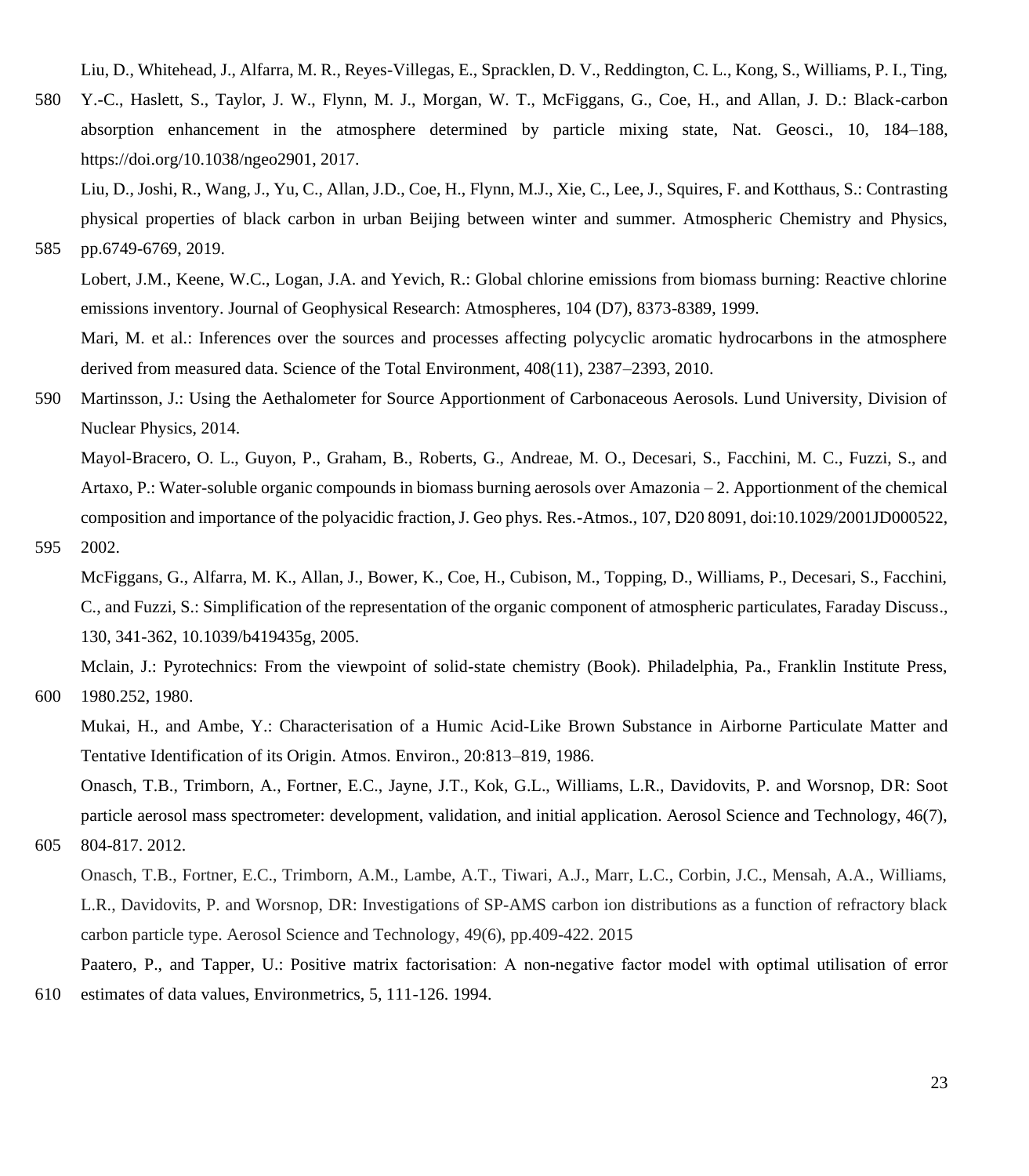Paatero, P., Hopke, P. K., Song, X. H., and Ramadan, Z.: Understanding and Controlling Rotations in Factor Analytic Models, Chemom. Intell. Lab. Syst., 60, 253–264, 2002.

Paatero P. and Hopke P.K.: Discarding or down-weighting high-noise variables in factor analytic models. Analytica Chimica Acta, 490, 277–289, 2003.

- 615 Petzold, A., Ogren, J. A., Fiebig, M., Laj, P., Li, S.-M., Baltensperger, U., Holzer-Popp, T., Kinne, S., Pappalardo, G., Sugimoto, N., Wehrli, C., Wiedensohler, A. and Zhang, X.-Y.: Recommendations for the interpretation of "black carbon" measurements, Atmos. Chem. Phys., 13(16), 8365–8379, doi:10.5194/acp-13-8365-2013, 2013. Pongpiachan, S. et al.: Assessing risks to adults and preschool children posed by PM2.5- bound polycyclic aromatic hydrocarbons (pahs) during a biomass burning episode in Northern Thailand. Science of the Total Environment, 508, 435–
- 620 444, 2015.
	- Priestley, M., Le Breton, M., Bannan, T. J., Leather, K. E., Bacak, A., Allan, J. D., Brazier, T., Reyes-Villegas, E., Shallcross, B. M. A., Khan, M. A., De Vocht, F., Shallcross, B. M., Brazier, T., Khan, M. A., Allan, J., Shallcross, D. E., Coe, H., and Percival, C. J.: Manchester, UK bonfire night 2014: Air quality and emission ratios during an anthropogenic biomass burning event using a time of flight chemical ionisation mass spectrometer, in preparation, 2018a.
- 625 Priestley, M., Breton, M.L., Bannan, T.J., Leather, K.E., Bacak. A., Reyes-Villegas. E., Vocht, F.D., Shallcross, B.M.A., Brazier, T., Khan, M.A., Allan, J., Shallcross, D.E., Coe, H., & Percival, C.J.: Observations of isocyanate, amide, nitrate and nitro compounds from an anthropogenic biomass burning event using a ToF-CIMS, Journal of Geophysical Research Atmospheres, 2018b.

Reilly, P. T. A.; Gieray, R. A.; Whitten, W. B.; Ramsey, J. M.: Fullerene Evolution in Flame-Generated Soot. J. Am. Chem. 630 Soc., 122 (47), 11596−11601. 2000.

Reyes-Villegas, E., Green, D. C., Priestman, M., Canonaco, F., Coe, H., Prévôt, A. S. H., and Allan, J. D.: Organic aerosol source apportionment in London 2013 with ME-2: exploring the solution space with annual and seasonal analysis, Atmos. Chem. Phys., 16, 15545–15559, https://doi.org/10.5194/acp-16-15545- 2016, 2016.

Reyes-Villegas, E., Priestley, M., Ting, Y.-C., Haslett, S., Bannan, T., Le Breton, M., Williams, P. I., Bacak, A., Flynn, M. J.,

635 Coe, H., Percival, C., and Allan, J. D.: Simultaneous aerosol mass spectrometry and chemical ionisation mass spectrometry measurements during a biomass burning event in the UK: insights into nitrate chemistry, Atmos. Chem. Phys., 18, 4093-4111, 2018.

Saarikoski, S., Carbone, S., Cubison, M.J., Hillamo, R., Keronen, P., Sioutas, C., Worsnop, DR and Jimenez, J.L.: Evaluation of the performance of a particle concentrator for online instrumentation. Atmospheric Measurement Techniques, 7(7), pp.2121-

640 2135. 2014

Sandradewi, J., Prévôt, A.S., Szidat, S., Perron, N., Alfarra, M.R., Lanz, V.A., Weingartner, E. and Baltensperger, U.R.S.: Using aerosol light absorption measurements for the quantitative determination of wood burning and traffic emission contributions to particulate matter. Environmental science & technology, 42(9), 3316-3323, 2008.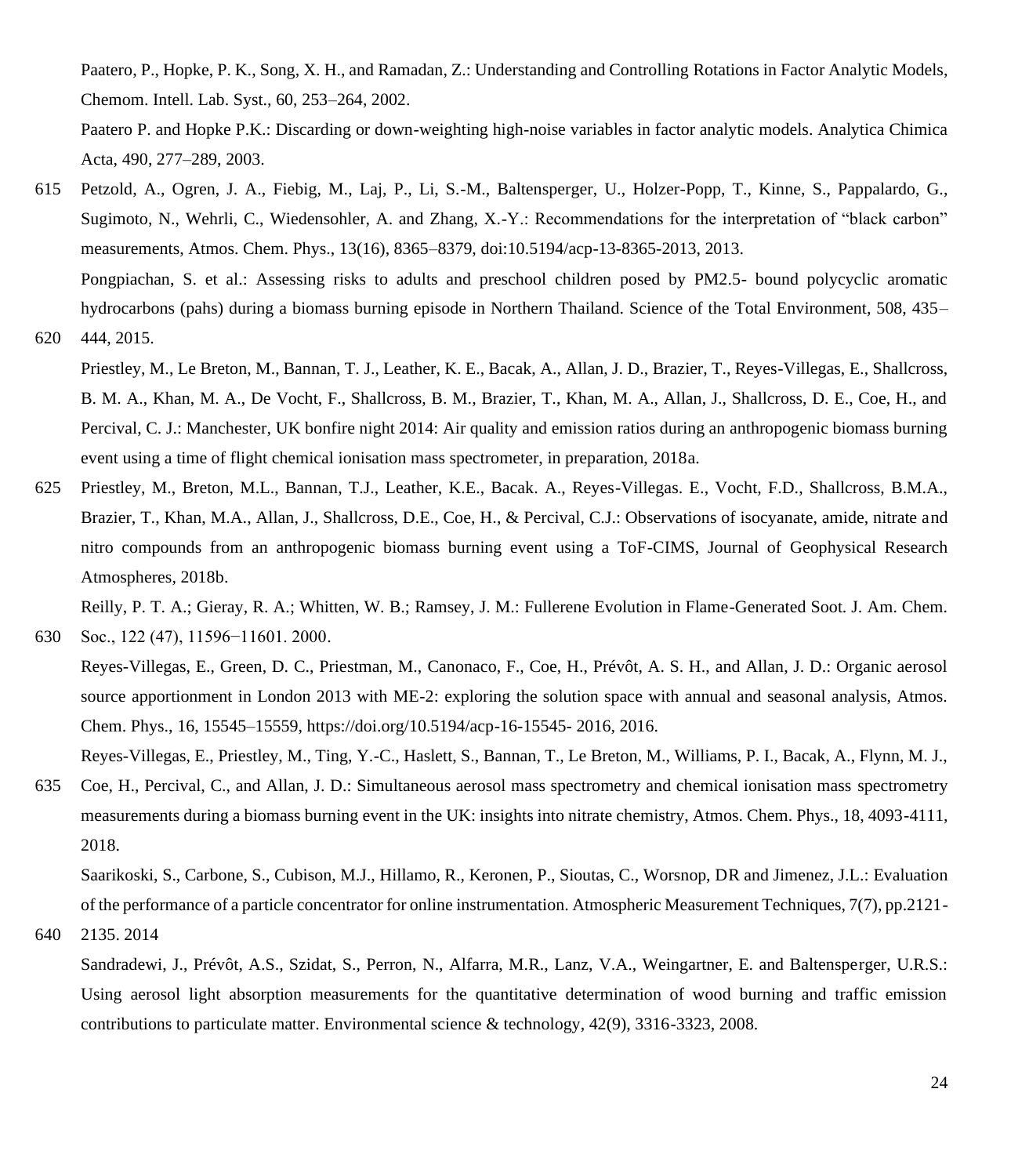Sarkar, C., Sinha, V., Kumar, V., Rupakheti, M., Panday, A., Mahata, K. S., et al.: Overview of VOC emissions and chemistry

645 from PTR-TOF-MS measurements during the SusKat-ABC campaign: High acetaldehyde, isoprene and isocyanic acid in wintertime air of the Kathmandu Valley. Atmospheric Chemistry and Physics, 16(6), 3979–4003. [https://doi.org/10.5194/acp-](https://doi.org/10.5194/acp-16-%203979-2016)16- [3979-2016,](https://doi.org/10.5194/acp-16-%203979-2016) 2016.

Shi, Y.L., Zhang, N., Gao, J.M., Li, X., & Cai, Y.Q.: Effect of fireworks display on perchlorate in air aerosols during the Spring Festival. Atmos. Environ. 45 (6), 1323–1327, 2011.

- 650 Simoneit, B. R. T.: Eolian particulates from oceanic and rural areas their lipids fulvic and humic acids and residual carbon, in: Advances in Organic Geochemistry, edited by Douglas, A. G. and Maxwell, J. R., Pergamon Press, Oxford, 343–352, 1980. Sun, Y.L., Wang, Z.F., Fu, P.Q., Yang, T., Jiang, Q., Dong, H.B., Li, J. and Jia, J.J.: Aerosol composition, sources and processes during wintertime in Beijing, China. Atmospheric Chemistry and Physics, 13(9), pp.4577-4592, 2013. Tolocka, M. P., Jang, M., Ginter, J. M., Cox, F. J., Kamens, R. M., and Johnston, M. V.: Formation of oligomers in secondary
- 655 organic aerosol, Environ. Sci. Technol., 38, 1428–1434, 2004. Ulbrich, I. M., Canagaratna, M. R., Zhang, Q., Worsnop, D. R., and Jimenez, J. L.: Interpretation of organic components from Positive Matrix Factorization of aerosol mass spectrometric data, Atmospheric Chemistry and Physics, 9, 2891–2918, doi: www.atmos-chem-phys.net/9/2891/2009/, 2009.

US Environmental Protection Agency.: Report to Congress on Black Carbon March 2012 Department of the Interior, 660 Environment, and Related Agencies Appropriations Act, 2010, 2012.

Wang, L. W., Wen, L., Xu, C. H., Chen, J. M., Wang, X. F., Yang, L. X., Wang, W. X., Yang, X., Sui, X., Yao, L., and Zhang, Q. Z.: Hono and its potential source particulate nitrite at an urban site in north china during the cold season, Sci. Total Environ., 538, 93–101, https://doi.org/10.1016/j.scitotenv.2015.08.032, 2015.

Wang, J., Onasch, T.B., Ge, X., Collier, S., Zhang, Q., Sun, Y., Yu, H., Chen, M., Prévôt, A.S. and Worsnop, DR: Observation 665 of fullerene soot in eastern China. Environmental Science & Technology Letters, 3(4), pp.121-126. 2016

- Woodward-Massey, R., Taha, Y. M., Moussa, S. G., & Osthoff, H. D.: Comparison of negative-ion proton-transfer with iodide ion chemical ionisation mass spectrometry for quantification of isocyanic acid in ambient air. Atmospheric Environment, 98, 693–703. Retrieved from http://www.sciencedirect.com/science/article/pii/S1352231014007079, [https://doi.org/10.1016/j.atmosenv.2014.09.014,](https://doi.org/10.1016/j.atmosenv.2014.09.014) 2014.
- 670 Zappoli, S., Andracchio, A., Fuzzi, S., Facchini, M. C., Gelencser, A., Kiss, G., Krivacsy, Z., Molnar, A., Meszaros, E., Hansson, H. C., Rosman, K., and Zebuhr, Y.: Inorganic, organic and macromolecular components of fine aerosol in different areas of Europe in relation to their water solubility, Atmos. Environ., 33, 2733– 2743, 1999. Zhang, X. L., Y. H. Lin, J. D. Surratt, P. Zotter, A. S. H. Prevot, & R. J. Weber.: Light absorbing soluble organic aerosol in

Los Angeles and Atlanta: A contrast in secondary organic aerosol, Geophys. Res. Lett., 38, doi:10.1029/2011GL049385, 2011.